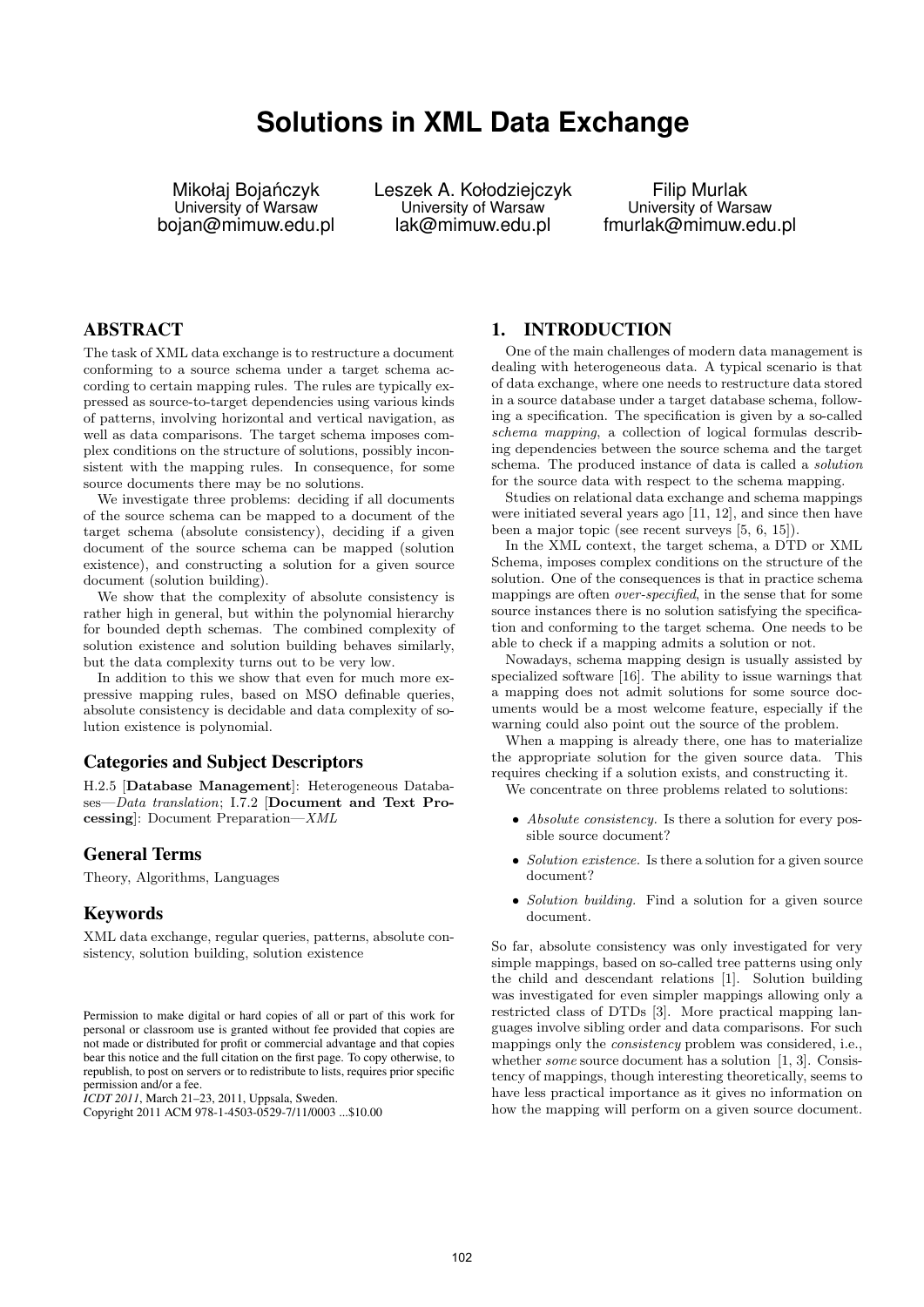We work with mappings using general XML schemas, formalized as tree automata, DAG-shaped patterns using horizontal and vertical navigation, as well as data comparisons. We also consider a restricted case: *bounded-depth* mappings, where schemas only admit trees of bounded height. As most real-life schemas have small depth, this case is particularly important in practice.

Our main findings for pattern-based mappings can be summarized as follows:

- Absolute consistency is  $\Pi_2$ EXP-complete<sup>1</sup> in general, and  $\Pi_4$ P-complete in the bounded depth case.
- Data complexity of solution existence is in LOGSPACE, while combined complexity is NEXP-complete in general, and  $\Sigma_3P$ -complete for the bounded depth case.
- Solution building can be done in EXPSPACE in general, in PSPACE in the bounded depth case, and in P if the mapping is fixed.

The high combined complexity of the general case is disturbing, but the practically relevant bounded-depth case brings it down to acceptable low levels of polynomial hierarchy, and the polynomial data complexity of solution existence and solution building gives real hope for applications.

We then go on to generalize these results even further. We show that for mappings based on queries definable in MSO, absolute consistency remains decidable, and data complexity of solution existence is still polynomial.

The paper is organized as follows. After recalling the basic notions (Sect. 2), we study the absolute consistency problem for pattern-based mappings (Sect. 3) and its restriction to mappings of bounded depth (Sect. 4). We finish the first part of the paper with the examination of solution building and solution existence (Sect. 5). The second part starts with a definition of regular queries and then develops a representation designed to facilitate deciding absolute consistency and solution existence of mappings using regular queries instead of patterns (Sect. 6). Next, we give the decision procedures (Sect. 7), and finish with some suggestions for future work (Sect. 8).

Due to space limitations some proofs are omitted.

# 2. PRELIMINARIES

*Data trees, DTDs, automata.* The abstraction of XML documents we use is data trees: unranked labelled trees storing in each node a natural number called data value. Formally, a *data tree* over a finite labelling alphabet  $\Gamma$  is a structure  $\langle T, \downarrow, \downarrow^*, \rightarrow, \rightarrow^*, \ell_T, \rho_T \rangle$ , where

- $\bullet$  the set  $T$  is an unranked tree domain, i.e., a prefixclosed subset of  $\mathbb{N}^*$  such that  $n \cdot i \in T$  implies  $n \cdot j \in T$ for all  $j < i$ ;
- the binary relations  $\vdash$  and  $\rightarrow$  are the child relation  $(n \downarrow n \cdot i)$  and the next-sibling relation  $(n \cdot i \rightarrow n \cdot (i+1));$
- $\downarrow^*$  and  $\rightarrow^*$  are transitive closures of  $\downarrow$  and  $\rightarrow;$
- the function  $\ell_T$  is a labelling from T to Γ;
- $\rho_T$  is a function from T to N. We say that a node  $s \in T$  stores the value v when  $\rho_T(s) = v$ .

Most often, when the interpretations of  $\downarrow, \rightarrow, \ell_T$ , and  $\rho_T$  are understood, we write just  $T$  to refer to a data tree. We use the terms "tree" and "data tree" interchangeably. <sup>2</sup> We write  $|T|$  to denote the number of nodes of T.

The principal schema language we use are tree automata, abstracting Relax NG [17, 18].

A nondeterministic word automaton can be presented as a tuple  $\mathcal{B} = \langle \Gamma, Q, q_I, \delta, F \rangle$ , where  $\Gamma$  is a finite input alphabet, Q is a finite set of states,  $q_I \in Q$  is the initial state,  $F \subset Q$  is the set of final states, and  $\delta \subseteq Q \times \Gamma \times Q$  is the transition relation. A run on a word  $\sigma_1 \sigma_2 \cdots \sigma_n \in \Gamma^*$  is a sequence  $q_1q_2 \cdots q_{n+1} \in Q^*$  where  $q_1$  is the initial state  $q_1$ , and  $(q_i, \sigma_i, q_{i+1}) \in \delta$  for  $i = 1, 2, ..., n$ . A run is accepting if it ends in a final state,  $q_{n+1} \in F$ . A word is accepted if there is an accepting run for it. The set of accepted words is denoted by  $L(\mathcal{B})$ .

A nondeterministic tree automaton can be presented as a tuple  $\mathcal{A} = \langle \Gamma, \Omega, \delta, F \rangle$  where  $\Gamma$  is the input alphabet,  $\Omega$  is a finite set of states,  $F \subseteq Q$  is the set of final states, and  $\delta$  is a function  $Q \times \Gamma \longrightarrow 2^{Q^*}$  such that  $\delta(p, \sigma)$  is a regular language over Q for every  $p \in Q$ ,  $\sigma \in \Gamma$ . A run of A on a data tree T is a labelling  $\lambda : T \to Q$  such that for every  $v \in T$  with n children,

$$
\lambda(v0)\lambda(v1)\cdots\lambda(v(n-1))\in\delta(\lambda(v),\ell_T(v)).
$$

If v is a leaf, the condition reduces to  $\varepsilon \in \delta(\lambda(v), \ell_T(v)),$ which explains the lack of initial states in  $A$ . A run  $\lambda$  is accepting, if the root is labelled with a final state,  $\lambda(\varepsilon) \in F$ . A data tree  $T$  is accepted by  $A$  if there is an accepting run for it. The set of trees accepted by  $A$  is denoted by  $L(A)$ .

Throughout the paper we assume that all states are reachable, i.e., for each state  $p \in Q$  there is a tree which evaluates to p. This can be guaranteed by polynomial preprocessing.

In the decision problems involving tree automata we assume that the regular languages  $\delta(p, \sigma)$  are given by nondeterministic word automata  $\mathcal{B}_{p,\sigma}$ , and write  $\|\mathcal{A}\|$  for the size of A including the automata  $\mathcal{B}_{p,\sigma}$ .

In this case, an extended run of  $A$  on T is a run  $\lambda$  together with a labelling  $\kappa$  of T such that whenever  $\ell_T (v) = \sigma$  and  $\lambda(v) = p$ , and v's children are  $v_1, v_2, \ldots, v_k$ , it holds that  $q_I^{p,\sigma}, \kappa(v_1), \kappa(v_2), \ldots, \kappa(v_k)$  is an accepting run of  $\mathcal{B}_{p,\sigma}$  on  $\lambda(v_1), \lambda(v_2), \ldots, \lambda(v_k)$ . The *κ*-label of the root is irrelevant, it can be any state of any  $\mathcal{B}_{p,\sigma}$ .

A simpler schema language is provided by DTDs. A document type definition (DTD) over a labelling alphabet  $\Gamma$  is a pair  $D = \langle r, P_D \rangle$ , where

- $r \in \Gamma$  is a distinguished root symbol;
- $\bullet$   $P_D$  is a function assigning regular expressions over  $Γ - {r}$  to the elements of Γ, usually written as  $σ → e$ , if  $P_D(\sigma) = e$ .

A data tree T conforms to a DTD D, denoted  $T \models D$ , if its root is labelled with r and for each node  $s \in T$  the sequence of labels of children of s is in the language of  $P_D(\ell_T (s)).$ The set of data trees conforming to D is denoted  $L(D)$ .

Both DTDs and tree automata define languages of data trees. A DTD  $D = \langle r, P_D \rangle$  over Γ can be viewed as a tree automaton  $\mathcal{A}_D = \langle \Gamma, \Gamma, \delta, \{r\} \rangle$ , with  $\delta(\sigma, \sigma) = P_D(\sigma)$  and  $\delta(\sigma, \tau) = \emptyset$  for  $\sigma \neq \tau$ . We can think of DTDs as restricted tree automata.

 ${}^{1}$  $\Pi_{2}$ EXP is the second level of the exponential hierarchy.

 $\overline{P_{A}}$  different abstraction allows several *attributes* in each node, each attribute storing one data value [1, 3]. Attributes can be easily modelled with additional children.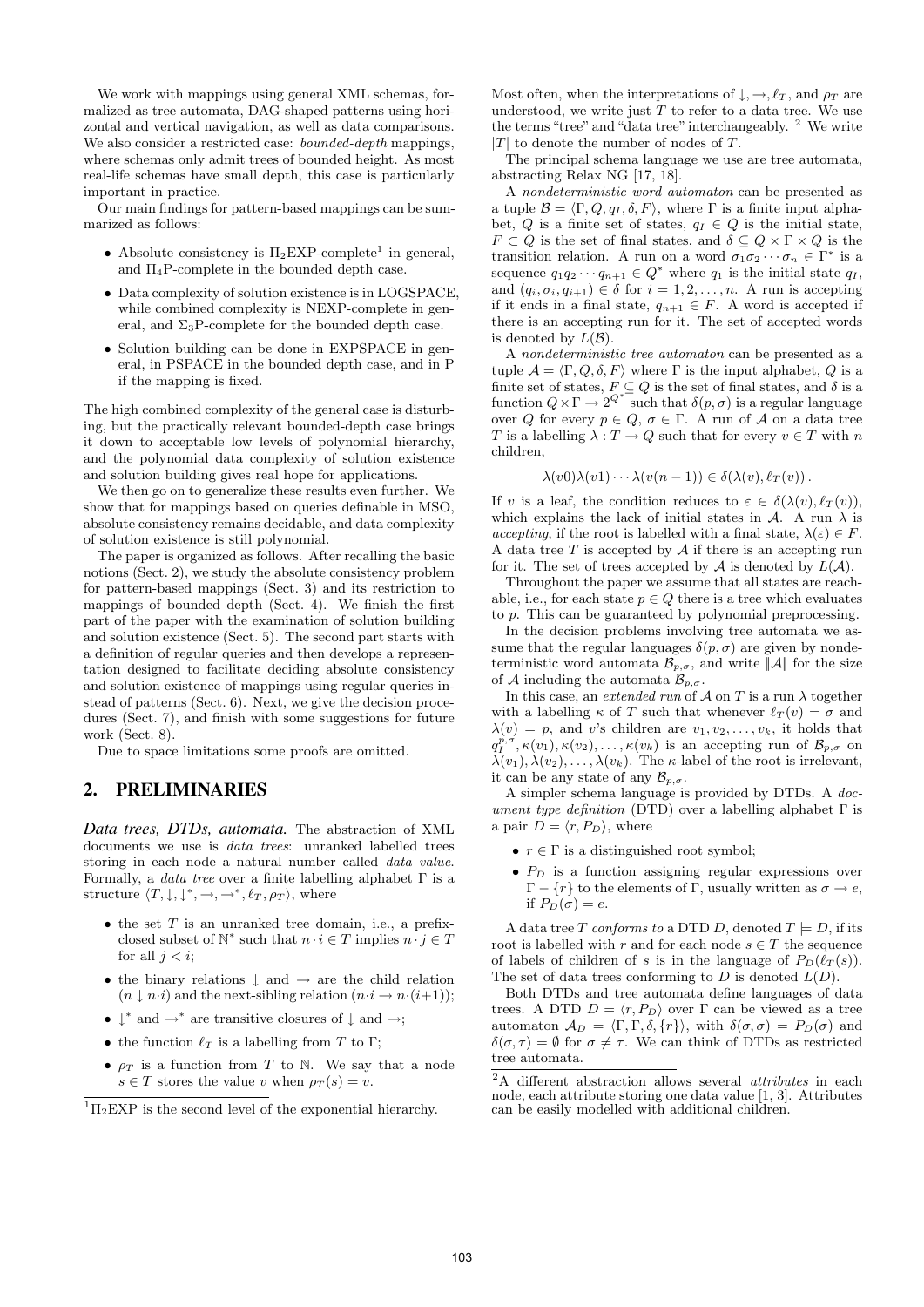

Figure 1: Typical patterns

*Patterns.* Patterns were originally invented as convenient syntax for conjunctive queries on trees [7, 8, 13]. While most schema mapping research has concentrated on tree-shaped patterns, definable with an XPath-like syntax [1, 3], the full expressive power of conjunctive queries is only guaranteed by DAG-shaped patterns [7, 8]. Indeed, a tree shaped pattern cannot express "there is a path from  $a$  to  $b$  via  $c$  and  $d$ ", but a DAG-shaped pattern or a conjunctive query can (see the middle pattern in Fig. 1). We base our mappings on DAGshaped patterns, extending the setting used previously.

A pattern  $\pi$  over  $\Gamma$  can be presented as

$$
\pi = \langle V, E_c, E_d, E_n, E_f, \ell_\pi, \xi_\pi \rangle
$$

where  $\langle V, E_c \cup E_d \cup E_n \cup E_f \rangle$  is a finite DAG whose edges are split into child edges  $E_c$ , descendant edges  $E_d$ , next sibling edges  $E_n$ , and following sibling edges  $E_f$ ,  $\ell_\pi$  is a partial function from V to Γ, and  $\xi_{\pi}$  is a partial function from V to the set of variables. The range of  $\xi_{\pi}$ , denoted Rg $\xi_{\pi}$ , is the set of variables used by  $\pi$ . By  $\|\pi\|$  we mean the size of the underlying DAG.

A data tree  $\langle T, \downarrow, \downarrow^*, \rightarrow, \rightarrow^*, \ell_T, \rho_T \rangle$  satisfies a pattern  $\pi =$  $\langle V, E_c, E_d, E_n, E_f, \ell_\pi, \xi_\pi \rangle$  under a valuation  $\theta : \text{Rg} \xi_\pi \to \mathbb{N}$ , denoted  $T \models \pi \theta$ , if there exists a homomorphism

$$
h: \langle V, E_c, E_d, E_n, E_f, \ell_\pi, \xi_\pi \circ \theta \rangle \to \langle T, \downarrow, \downarrow^*, \to, \to^*, \ell_T, \rho_T \rangle,
$$

i.e., a function  $h: V \to T$  such that

- $h: \langle V, E_c, E_d, E_n, E_f \rangle \rightarrow \langle T, \downarrow, \downarrow^*, \rightarrow, \rightarrow^* \rangle$  is a homomorphism of relational structures;
- $\ell_T (h(v)) = \ell_{\pi}(v)$  for all  $v \in \text{Dom } \ell_{\pi}$ ; and
- $\rho_T(h(u)) = \theta(\xi_\pi(u))$  for all  $u \in \text{Dom } \xi_\pi$ .

We write  $\pi(\bar{x})$  to express that  $\text{Rg }\xi_{\pi} \subseteq \bar{x}$ . For  $\pi(\bar{x})$ , instead of  $\pi\theta$  we usually write  $\pi(\bar{a})$ , where  $\bar{a} = \theta(\bar{x})$ . We say that T satisfies  $\pi$ , denoted  $T \models \pi$ , if  $T \models \pi \theta$  for some  $\theta$ .

Note that we use the usual non-injective semantics, where different vertices of the pattern can be witnessed by the same tree node, as opposed to injective semantics, where each vertex is mapped to a different tree node [10]. Under the adopted semantics patterns are closed under conjunction:  $\pi_1 \wedge \pi_2$  can be expressed by the disjoint union of  $\pi_1$  and  $\pi_2$ .

Without loss of generality we assume throughout the paper that siblings have a common parent, i.e., whenever two vertices of a pattern are connected by a next-sibling or a following sibling edge, there is a vertex connected to both of them by a child edge.

Examples of patterns are given in Fig. 1. Solid and dashed arrows represent  $E_c$  and  $E_d$  respectively. Figure 2 shows examples of homomorphisms witnessing that the left pattern is satisfied for  $x = y = z = 1$  and the right one is satisfied for  $x = 3$ ,  $y = 4$ ,  $z = 0$ . Note that in the left pattern, x and y always take the same value.



Figure 2: Homomorphisms witness satisfaction

*Pattern-based mappings.* A (pattern-based) schema mapping  $\mathcal{M} = \langle \mathcal{S}_s, \mathcal{S}_t, \Sigma \rangle$  consists of a source schema  $\mathcal{S}_s$ , a target schema  $S_t$ , and a set  $\Sigma$  of source-to-target dependencies (stds) that relate source and target instances. The source and target schemas are given as tree automata or as DTDs. Stds are expressions of the form:

$$
\pi(\bar{x}), \eta(\bar{x}) \longrightarrow \pi'(\bar{x}, \bar{y}), \eta'(\bar{x}, \bar{y}), \tag{1}
$$

where  $\pi, \pi'$  are patterns, and  $\eta, \eta'$  are conjunctions of equalities and inequalities among  $\bar{x}$  and  $\bar{x}, \bar{y}$  respectively. We assume the usual safety condition: each variable used in  $\eta$ is also used in  $\pi$ .

A pair of trees  $(T, T')$  satisfies the std (1) if whenever  $T \models$  $\pi(\bar{a})$  and  $\eta(\bar{a})$  holds, there is  $\bar{b}$  such that  $T' \models \pi'(\bar{a}, \bar{b})$  and  $\eta'(\bar{a}, \bar{b})$  holds. Given a source  $T \in L(\mathcal{S}_s)$ , a target  $T' \in L(\mathcal{S}_t)$ is called a *solution* for T under  $M$  if  $(T, T')$  satisfies all the stds in  $\Sigma$ . We let  $\mathcal{M}(T)$  stand for the set of all solutions for T.

Suppose that the source schema is given as a DTD  $r \rightarrow$  $a^*b^*$ , and the target schema is  $r \to a\overline{b^*}$ . A mapping might be given, e.g, by a single std

$$
a(x_1) \rightarrow b \quad (x_2) \quad \rightarrow \quad a(x_1) \cdots \rightarrow b(x_2)
$$

where solid and dashed arrows represent  $E_n$  and  $E_f$ , respectively. Observe that for this mapping every source tree has a solution. On the other hand, if we replace the source DTD with  $r \to (a+b)^*$ , some source trees will have no solutions.

In the complexity analysis of computational problems we use various restrictions on mappings. These include imposing tree-structure on patterns (instead of DAG structure), forbidding some axes in patterns, forbidding equality or inequality in stds, and restricting schemas to DTDs.

*Evaluation and satisfiability.* The evaluation problem is: given a pattern  $\pi(\bar{x})$ , a tuple  $\bar{a}$ , and a tree T, decide if  $T \models \pi(\bar{a})$ . The complexity of this problem is folklore.

PROPOSITION 2.1. Data complexity of evaluating patterns is in LOGSPACE and combined complexity is in P.

PROOF. A pattern is an FO query using relations  $\rightarrow^*, \downarrow^*,$ which can be computed in LOGSPACE (for  $\downarrow$ <sup>\*</sup> move against the arrows). In consequence, a fixed pattern can be evaluated in LOGSPACE. Dynamic programming gives an algorithm with polynomial combined complexity.  $\square$ 

A pattern  $\pi$  is satisfiable with respect to an automaton A if there is a tree  $T \in L(\mathcal{A})$  such that  $T \models \pi$ . The satisfiability problem is: given a pattern  $\pi$  and an automaton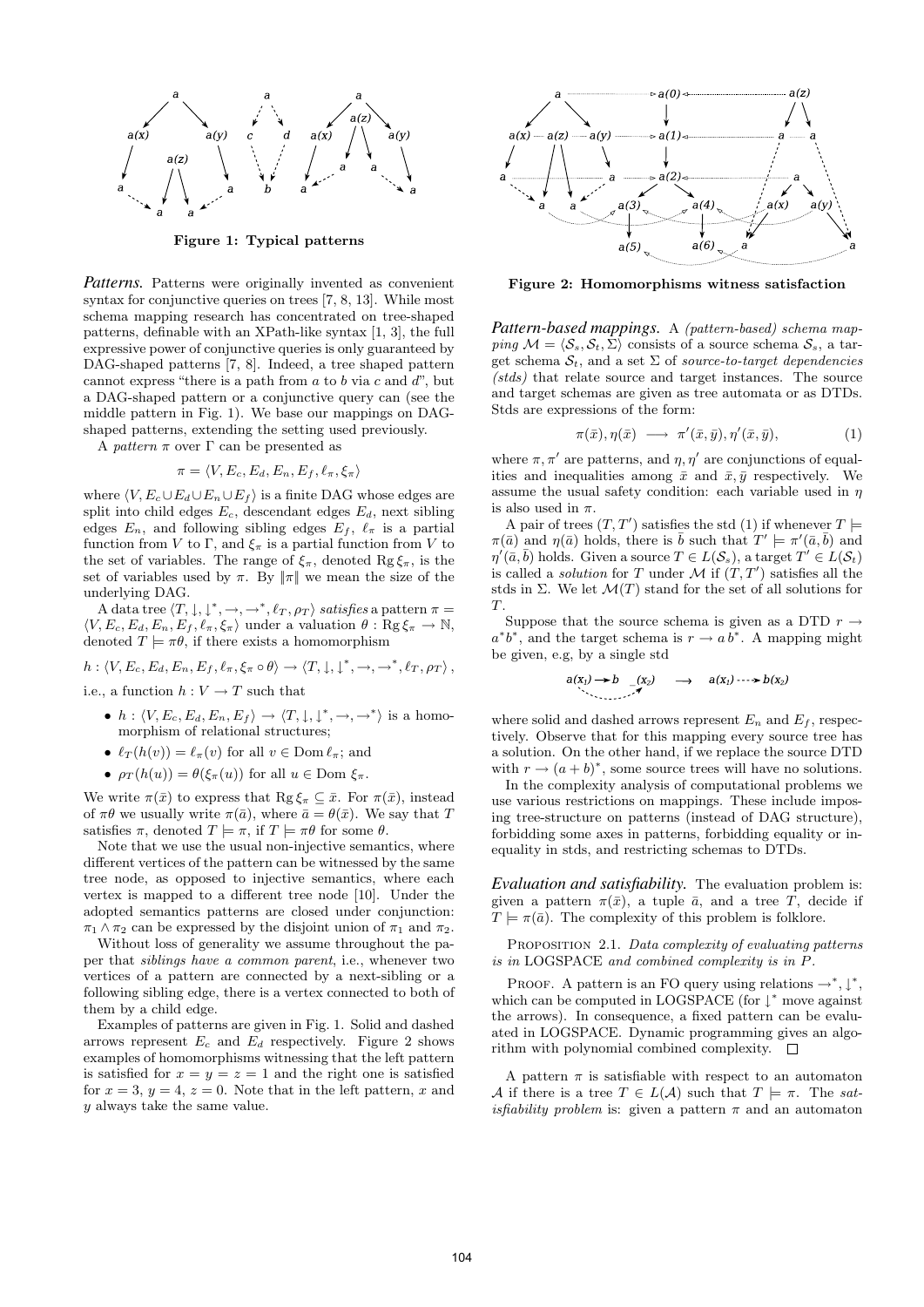A, decide if  $\pi$  is satisfiable with respect to A. This problem was shown to be NP-complete for many variants of patterns [2, 4, 8, 14]. As we need the details of the NP-algorithm in some arguments, we sketch it here briefly.

Let h be a homomorphism from  $\pi$  to T. The support of h, denoted supp  $h$ , is the subtree of  $T$  obtained by removing all nodes that cannot be reached from  $\text{Rg} h$  by going up, left, and right.

LEMMA 2.2. For each pattern  $\pi$  satisfiable wrt an automaton A, there exists  $T \in L(\mathcal{A})$  and a homomorphism  $h : \pi \to$ T with  $|\text{supp } h| \leq 12 ||\pi|| \cdot ||A||^2$ .

PROOF. Take a tree  $T \in L(\mathcal{A})$  satisfying  $\pi$  and let h be a homomorphism from  $\pi$  to T. Divide the nodes of supp h into four categories: the nodes from the image of  $h$  are  $red$ , the nodes that are not red and have more than one child that is an ancestor of a red node (or is red itself) are green, the others are yellow if they are ancestors of red nodes, and blue otherwise. Let  $N_{\text{red}}$ ,  $N_{\text{green}}$ ,  $N_{\text{yellow}}$ , and  $N_{\text{blue}}$  be the numbers of red, green, yellow, and blue nodes.

By definition,  $N_{\text{red}} \leq ||\pi||$ . Also  $N_{\text{green}} \leq ||\pi||$ : when going bottom-up, each green node decreases the number of subtrees containing a red node by at least one, and since in the root we arrive with one subtree containing a red node,  $N_{\text{green}} \leq N_{\text{red}}$ . By a pumping argument we may assume that all yellow  $\downarrow$ -paths and all blue  $\rightarrow$ -paths in supp h are not longer than  $||A||$ , The number of (maximal) yellow  $\downarrow$ paths is at most  $N_{\text{red}} + N_{\text{green}}$ . Hence there are at most  $2\|\pi\| \cdot \|\mathcal{A}\|$  yellow nodes. Since all blue nodes are siblings of nodes of other colours, the number of (maximal) blue  $\rightarrow$ paths is at most  $2(N_{\text{red}}+N_{\text{green}}+N_{\text{yellow}}) \leq 4\|\pi\| \cdot (\|\mathcal{A}\|+1)$ and so  $N_{blue} \leq 4\|\pi\| \cdot (\|A\|+1)\|A\|$ . Altogether we have at most  $2\|\pi\| (\|\mathcal{A}\| + 1)(2\|\mathcal{A}\| + 1) \leq 12\|\pi\| \cdot \|\mathcal{A}\|^2$  nodes.  $\square$ 

PROPOSITION 2.3. The satisfiability of patterns is in NP.

PROOF. By Lemma 2.2, we can guess a homomorphism into a polynomial tree  $T$  together with an "almost" run on T: in every leaf we additionally guess a sequence of states to which the missing subtrees should evaluate (by the pumping lemma, the sequence can be linear in the size of the automaton). Since all states are reachable, T can be extended to a tree accepted by the automaton. Checking correctness of the "almost" run, and of the homomorphism is polynomial in the size of the pattern and the tree  $T$ , hence it is polynomial.  $\Box$ 

## 3. ABSOLUTE CONSISTENCY FOR PATTERN-BASED MAPPINGS

As we have mentioned, a schema mapping  $\mathcal{M} = \langle \mathcal{S}_{s}, \mathcal{S}_{t}, \Sigma \rangle$ is called absolutely consistent if every source tree has a solution, i.e.,  $\mathcal{M}(T) \neq \emptyset$  for every  $T \in L(\mathcal{S}_s)$ . We are interested in the following decision problem.

| PROBLEM:  | ABCONS                                                                       |
|-----------|------------------------------------------------------------------------------|
| INPUT:    | Mapping $\mathcal{M} = \langle \mathcal{A}_s, \mathcal{A}_t, \Sigma \rangle$ |
| QUESTION: | Is $M$ absolutely consistent?                                                |

Assume for a while that the mapping  $M$  contains a single dependency  $\pi(\bar{x}) \to \pi'(\bar{x}, \bar{y})$ . The logical structure of the condition we need to check is: for every source tree  $T$  there exists a target tree T' such that for every  $\bar{a}$  satisfying  $T \models$  $\pi(\bar{a})$  there exists  $\bar{b}$  satisfying  $T' \models \pi'(\bar{a}, \bar{b})$ . To turn this into

an algorithm we would need to show a bound on the size of trees that need to be considered.

Instead, we will try to change the order of quantifiers to the following: "for every T and every  $\bar{a}$ , there exists  $T'$  and some witnessing  $b$ ". The modified condition can be checked easily in  $\Pi_2P$ . Indeed, what really matters is the equality type of  $\bar{a}$  and  $\bar{b}$ , so it is enough to chose their entries from a fixed set of linear size. Furthermore, one does not need to guess  $T$  and  $T'$  explicitly, it is enough to witness their existence. By Lemma 2.2, there exists a polynomial witness.

To justify the reordering of the quantifiers, we would need to show that for every two target trees  $T_1$  and  $T_2$  there is a  $\pi'$ -union tree T, such that whenever  $T_1 \models \pi'(\bar{a}, \bar{b})$  or  $T_2 \models \pi'(\bar{a}, \bar{b}),$  then  $T \models \pi'(\bar{a}, \bar{b}).$  Without a target schema a  $\pi'$ -union can be obtained by combining  $T_1$  and  $T_2$  under a fresh root node. In the presence of a target schema, however,  $a \pi'$ -union need not exist. For instance, consider the schema  $r \to ab^*$ , two trees  $r[a(1), b(1), b(2)]$  and  $r[a(2), b(3), b(4)]$ , and  $\pi'(x_1, x_2)$  saying "there is an a-node storing  $x_1$  with a following sibling storing  $x_2$ ". The first tree satisfies  $\pi'(1,2)$ , and the second satisfies  $\pi'(2, 4)$ , but clearly no tree conforming to the schema can satisfy both  $\pi'(1, 2)$  and  $\pi'(2, 4)$ .

We resolve this difficulty by showing that one can split every schema-defined language of data trees into subsets which are closed under  $\pi'$ -union, and have a description exponential in the size of the schema and  $\pi'$ . Those descriptions will be called *kinds*. In the example above, let  $L_d$  consist of all trees conforming to the schema  $r \to ab^*$ , which store d in the unique a-node. It is easy to see that each  $L_d$  is closed under  $\pi$ <sup>7</sup>-union: the union tree simply needs to include all the b-nodes of  $T_1$  and  $T_2$ .

A single kind usually cannot provide solutions to all source trees. For instance, in the example from the previous section the source schema is  $r \to a^*b^*$  and  $\pi(x_1, x_2)$  says "there is an a-node storing  $x_1$  whose next sibling is a b-node, and some following sibling stores  $x_2$ ". Clearly, a tree from  $L_d$  can only be solution to source trees that store  $d$  in the last  $a$ -node. Thus source documents have to be split into subsets admitting solutions of a single kind. It turns out that the latter is guaranteed by closure under pattern unions, which means that we can also use kinds to split the source documents.

Based on this we reformulate absolute consistency condition as "for every source kind  $K$  there exists a target kind  $K'$  such that for every T of kind K and every  $\bar{a}$ , there exists  $T'$  of kind  $K'$  and witnessing  $\bar{b}$ ", which ultimately leads to a  $\Pi_2$ EXP-algorithm.

*Kinds.* Recall the schema  $r \to ab^*$ . As we have noticed, the a-node is the critical area of every tree conforming to this schema. One can easily collect b-nodes from two trees in one tree, but there is always only one a-node. The main idea behind kinds is to distinguish the critical and the noncritical areas of trees. A kind will specify the critical areas entirely, including data values. The non-critical areas will be represented as "holes" in the tree, associated with the corresponding parts of the schema.

We find it most convenient to incorporate into each kind an extended run of the automaton representing the original schema. The run will have holes, just like the underlying tree. Each hole will be associated with a strongly connected component of the automaton, reflecting the intuition that the non-critical areas cover those parts of trees that can be repeated.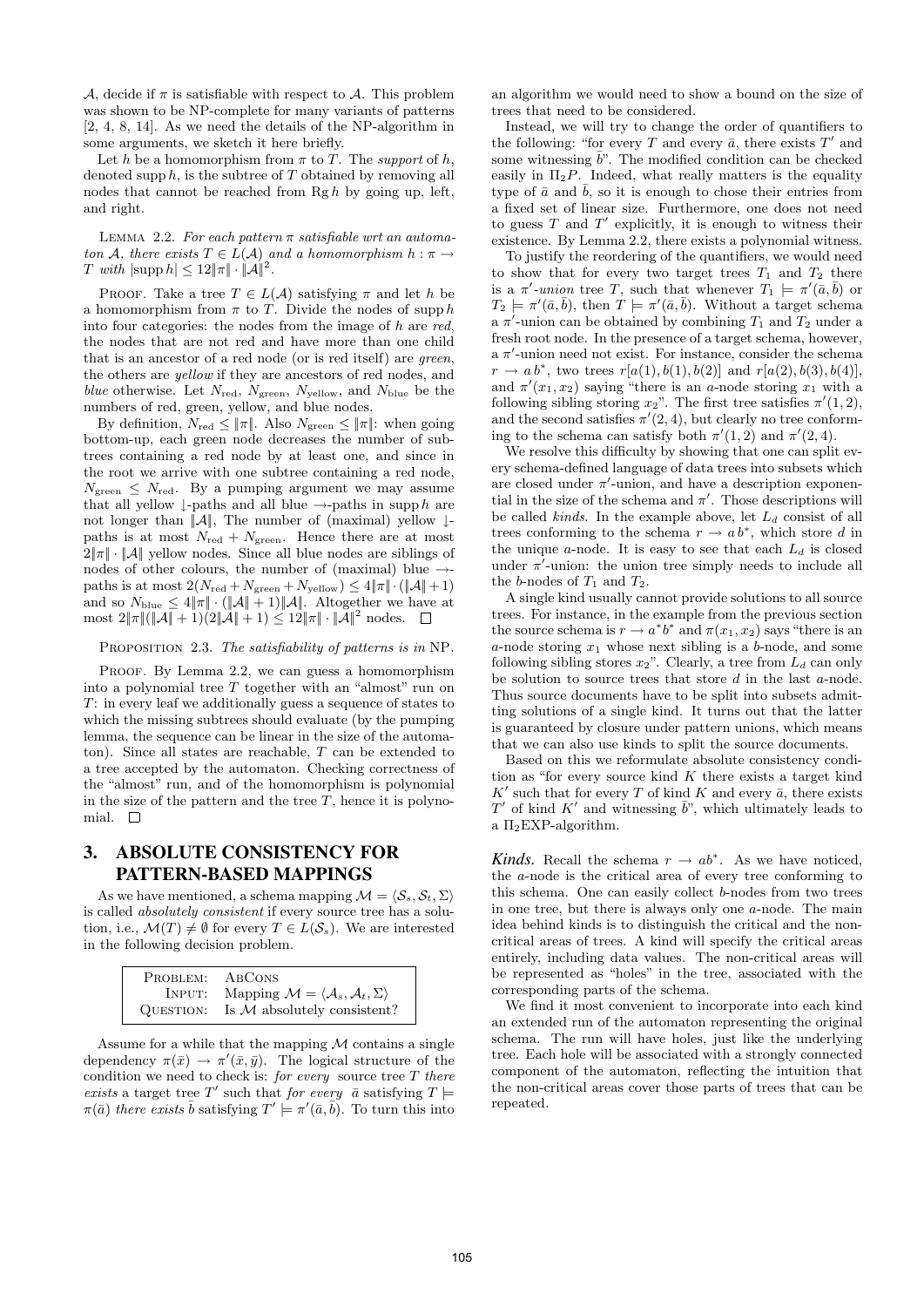With a tree automaton  $A = \langle \Gamma, Q, \delta, F \rangle$  we associate a graph  $G_{\mathcal{A}} = (Q, E)$ , where  $(p, p') \in E$  iff  $Q^* p Q^* \cap \delta(p', \sigma)$  is nonempty for some  $\sigma \in \Gamma$ . We speak of strongly connected components (SCCs) of  $A$  meaning SCCs of  $G_A$ . We say that an SCC is non-trivial if it contains an edge (it might have only one vertex though). A non-trivial SCC  $X$  is branching if there exist  $p, p_1, p_2 \in X$  such  $Q^* p_1 Q^* p_2 Q^* \cap \delta(p, \sigma)$ is nonempty for some  $\sigma$ . If this is not the case, X is nonbranching. We also work with SCCs of word automata, defined in the natural way.

Let  $\mathcal{A} = \langle \Gamma, Q, \delta, F \rangle$  and let the automaton recognizing  $\delta(p,\sigma)$  be  $\mathcal{B}_{p,\sigma} = \langle Q^{\mathcal{A}}, Q^{p,\sigma}, q^{p,\sigma}_I, \delta^{p,\sigma}, F^{p,\sigma} \rangle$  for  $p \in Q, \sigma \in \mathcal{A}$ Γ. Let  $C_{p,\sigma}$  and D be the sets of nontrivial SCCs of  $\mathcal{B}_{p,\sigma}$ and  $A$ , respectively. An  $A$ -kind is a tree K labelled with elements of

$$
\mathcal{D} \ \cup \ \bigcup_{p,\sigma} \mathcal{C}_{p,\sigma} \ \cup \ \left( Q \times \Gamma \times \mathbb{N} \times \bigcup_{p,\sigma} Q^{p,\sigma} \right)
$$

according to certain rules. The rules simply say that the partial run information is consistent. For technical convenience we also demand that D-labelled nodes have no siblings, and SCC-labelled nodes are leaves, unless their label is a nonbranching SCC of A. The formal rules are as follows:

- 1. the root is labelled with  $(p, \sigma, a, q)$  such that  $p \in F$ (the state  $q$  is irrelevant);
- 2. each internal node v is either labelled with  $(p, \sigma, a, q)$ and has a single child, labelled with an SCC  $X \in \mathcal{D}$ containing p, or its sequence of children is labelled with

$$
\ell_1, \ell_2, \ldots, \ell_k \in \mathcal{C}_{p,\sigma} \cup (Q \times \Gamma \times \mathbb{N} \times Q^{p,\sigma})
$$

for some p and  $\sigma$  where

- (a) v is labelled with  $(p, \sigma, a, q)$  for some  $a, q$  or with a non-branching  $X \in \mathcal{D}$  such that  $p \in X$  and  $\ell_i = (p_i, \sigma_i, a_i, q_i)$  with  $p_i \in X$  for some  $1 \leq i \leq k$ ,
- (b)  $\ell_1 = (p_1, \sigma_1, a_1, q_1)$  and  $(q_I^{p, \sigma}, p_1, q_1) \in \delta^{p, \sigma}$ ,
- (c) for  $1 \leq i \leq k$  either  $\ell_i = (p_i, \sigma_i, a_i, q_i), \ell_{i+1} =$  $(p_{i+1}, \sigma_{i+1}, a_{i+1}, q_{i+1})$  and  $(q_i, p_{i+1}, q_{i+1}) \in \delta^{p,\sigma}$ , or one of  $\ell_i, \ell_{i+1}$  is  $X \in \mathcal{C}_{p,\sigma}$  and the other is  $(p', \sigma', a', q')$  with  $q' \in X$ ,
- (d)  $\ell_k = (p_k, \sigma_k, a_k, q_k)$  and  $q_k$  is accepting;
- 3. each leaf is labelled with a branching SCC from  $D$ , an element of  $\bigcup_{p,\sigma} C_{p,\sigma}$ , or  $(p,\sigma,a,q)$  such that  $\mathcal{B}_{p,\sigma}$ accepts the empty word.

To gain better understanding of this notion, let us examine a special case of DTDs admitting only trees of height 1. Recall that we can view DTDs as automata, whose state space is equal to the labelling alphabet  $\Gamma$ , the only final state is the root label, r, and only  $\delta(\sigma, \sigma)$  are nonempty. If only trees of height 1 are admitted, for each  $\sigma \neq r$ ,  $\delta(\sigma, \sigma) = {\varepsilon}.$ The only interesting transition is  $\delta(r, r) = L(e)$ , where  $r \to e$ is the production for the root symbol in the DTD. Since no internal node can have label  $r$ , the tree automaton has only trivial SCCs. In consequence, each kind is a tree of height 1, whose root is labelled with  $(r, r, d, p)$  for some meaningless p, and some  $d \in \mathbb{N}$ . The sequence of labels of root's children in  $K$  is of the form

$$
\alpha_0 X_1 \alpha_1 X_2 \alpha_2 X_3 \alpha_3 \ldots X_n \alpha_n ,
$$

where  $X_i$  are SCCs of a word automaton  $\beta$  recognizing  $\delta(r,r)$ ,  $\alpha_i$  are essentially data words decorated with runs of B starting in  $X_i$  (or the initial state if  $i = 0$ ) and finishing in  $X_{i+1}$  (or a final state if  $i = n$ ).

The purpose of kinds is to define languages of data trees. A data tree  $T$  agrees with  $K$  if there exists an extended run  $\lambda, \kappa$  of A on T and a surjection  $f: T \to K$  such that

- $T$ 's root is mapped to  $K$ 's root
- if  $v \to v'$ , then  $f(v) \to f(v')$  or  $f(v) = f(v') = w$  and w is labelled with an element of  $\mathcal{D} \cup \bigcup_{p,\sigma} \mathcal{C}_{p,\sigma}$ , and analogously for  $v \downarrow v'$ ,
- $f(v)$  is labelled with  $(\lambda(v), \ell_T(v), \rho_T(v), \kappa(v))$ , or with an element of  $\mathcal{D} \cup \bigcup_{p,\sigma} \mathcal{C}_{p,\sigma}$ .

This definition formalizes the intuition of filling the holes: for v labelled with an SCC X,  $f^{-1}(v)$  is the area of the tree T filling the hole represented by  $v$  in  $K$ . If  $X$  is a branching SCC of A or an SCC of  $\mathcal{B}_{p,\sigma}$ , this area is a subforest of T consisting of a set of subtrees rooted at subsequent children of the same node (the inverse image of the parent of  $v$ ). If X is a non-branching SCC of A, then  $f^{-1}(v)$  is a subforest like above, minus the subforest formed by the inverse image of v's descendants.

Let  $L(K)$  denote the set of trees agreeing with K. From the definition above and the consistency conditions satisfied by the labelling of each kind it follows that  $L(K) \subseteq L(\mathcal{A})$ .

Recall once again the example discussed in the previous subsection. The languages  $L_d$  cannot be expressed by kinds, but a similar effect can be obtained by taking kinds  $K_{d_1,d_2,d_3}$ with the root labelled with  $(r, r, d_1, q_I)$  and the root's children labelled with

$$
(a, a, d_2, q) \{q\}(b, b, d_3, q),
$$

where  $q_I, q$  are the states of the two-state automaton recognizing  $ab^*$  (transitions are  $q_I, a \rightarrow q$  and  $q, b \rightarrow q$ , the only final state is  $q$ ).

The language  $L(K_{d_1,d_2,d_3})$  consists of trees that store  $d_1$ in the root,  $d_2$  in the a-node,  $d_3$  in the rightmost b-node, and have at least two b-nodes (something has to be mapped to the node labelled with  $\{q\}$  in  $K_{d_1,d_2,d_3}$ ). In order to cover all trees conforming to  $r \to a b^*$ , we need to add kinds whose root's children are labelled with  $(a, a, d_2, q)(b, b, d_3, q)$ or  $(a, a, d_2, q)$ .

The outline of the algorithm presented at the end of the previous subsection suggests that we should be able to provide a small object witnessing that a pattern is satisfied in a tree agreeing with a kind. An argument similar to the proof of Lemma 2.2 and Proposition 2.3 leads to the following bound.

LEMMA 3.1. For a kind K, a pattern  $\pi$ , and a tuple  $\bar{a}$ , satisfiability of  $\pi(\bar{a})$  in a tree agreeing with K can be witnessed by an object polynomial in the size of  $\pi$ , the height of K, and the branching of K.

Recall that our aim is to show that each regular language can be covered by exponential kinds, each defining a language closed under  $\pi'$ -unions. Obviously, the choice of kinds has to take  $\pi'$  into account. For instance, in our running example the kinds with the root's children labelled with  $(a, a, d_2, q)$ { $q$ }(b, b, d<sub>3</sub>, q),  $(a, a, d_2, q)$ (b, b, d<sub>3</sub>, q) or  $(a, a, d_2, q)$ are closed under union for  $\pi'(x_1, x_2)$  saying "there is an anode storing  $x_1$  with a following sibling storing  $x_2$ ", but not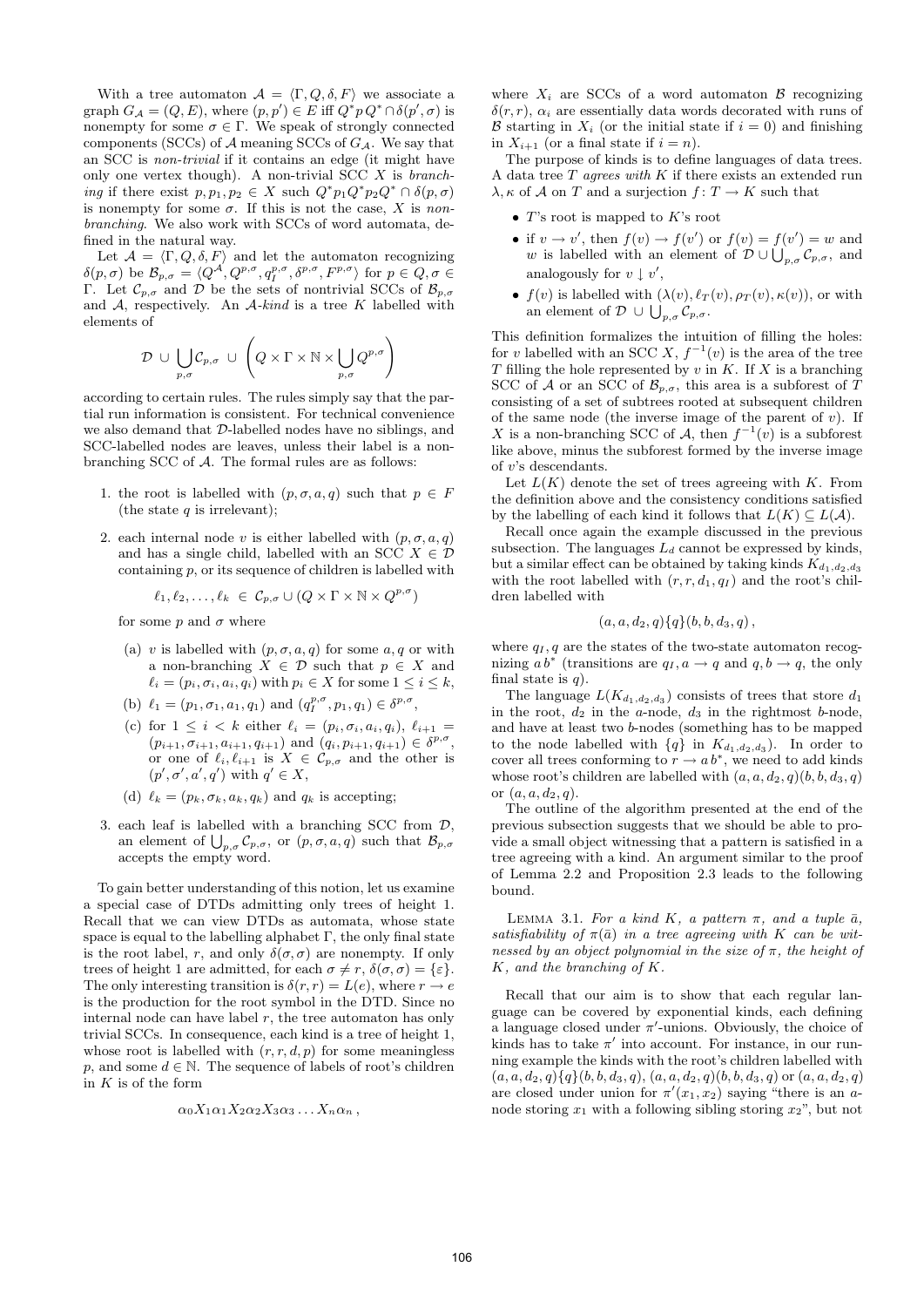for  $\pi''(x_1, x_2)$  saying "there is an a-node storing  $x_1$  whose next sibling stores  $x_2$ ". For  $\pi''$  one should use kinds given by

$$
(a, a, d_2, q)(b, b, d_3, q)\{q\}(b, b, d_4, q),(a, a, d_2, q)(b, b, d_3, q)(b, b, d_4, q),(a, a, d_2, q)(b, b, d_3, q), and (a, a, d_2, q),
$$

where  $d_2, d_3, d_4$  range over N. Intuitively, to ensure closure under  $\pi'$ -union, we need to specify large enough areas of the tree around the holes. This is formalized by the following notion.

For  $m \in \mathbb{N}$ , we say that K has horizontal margins of size M if whenever a node v is labelled with  $X \in \mathcal{C}_{p,\sigma}$ , there is a sequence of siblings  $v_{-M}, v_{-M+1}, \ldots, v_M$  with  $v_0 = v$  such that for all  $0 < |j| \leq M$ ,  $v_j$  is labelled with  $(p_j, \sigma_j, a_j, q_j)$ such that  $q_j \in X$ .

Similarly, K has vertical margins of size M if

- whenever  $v$  is labelled with a non-branching SCC  $X$ , there is a  $\downarrow$ -path  $v_{-M}, v_{-M+1}, \ldots, v_M$  with  $v_0 = v$ such that for all  $0 < |j| \leq M$ ,  $v_j$  is labelled with  $(p_j, \sigma_j, a_j, q_j)$  where  $q_j \in X$ ,
- whenever  $v$  is labelled with a branching SCC  $X$ , there is a  $\downarrow$ -path  $v_{-M}, v_{-M+1}, \ldots, v_0$  with  $v_0 = v$  such that for all  $-M \leq j < 0$ ,  $v_j$  is labelled with  $(p_j, \sigma_j, a_j, q_j)$ where  $q_j \in X$ ,

Note that margins of size 1 are enforced already by the definition of kinds.

LEMMA 3.2. For all  $A, T \in L(\mathcal{A})$  and  $m, n \in \mathbb{N}$  there is an A-kind K with vertical margins of size m, horizontal margins of size n, height at most  $(2m+1)\|\mathcal{A}\|$ , branching at most  $(2n+1)\|\mathcal{A}\|$ , such that  $T \in L(K)$ .

PROOF. Fix an extended accepting run  $\lambda$ ,  $\kappa$  of  $\mathcal A$  on  $T$ . Let  $\tilde{T}$  be a tree obtained from T by labelling each node v with  $(\lambda(v), \ell_T(v), \rho_T(v), \kappa(v))$ . Prune T putting SCC labelled nodes as stubs according to the following rules.

First process the SCCs of  $\mathcal{B}_{p,\sigma}$ . Each X in which the run stays for at least  $2n + 1$  steps becomes a  $\mathcal{C}_{p,\sigma}$ -node, and the first and last  $n$  steps of the run spent in  $X$  become the horizontal margins around this node. The subtrees rooted at the margin nodes are kept, but the subtrees rooted at the remaining nodes in the middle are lost together with their roots.

Next, deal with the SCCs of  $A$ . Each maximal path  $P$  on which the automaton stays in a branching  $SCC X$  is cut off at depth  $m + 1$ ; under the freshly obtained leaf put a single child labelled with X.

For non-branching  $X$  only consider paths of length at least  $2m + 1$ . Cut off at depth  $m + 1$ , add a fresh X node, and under it put all subtrees originally rooted at the children of the  $(m + 1)$ st node of the path, counting from the bottom.

Let K be the resulting tree. By construction  $T \in L(K)$ . The bounds on the height and branching of K follow from the observation that no SCC occurs more than once in a sequence of children, or a branch.  $\square$ 

The purpose of margins is to isolate the regions of the tree filling the holes from each other, and from the fixed part beyond the margins. In this way realizations of patterns touching the filling regions can be rearranged according to our needs. We use this in the lemma below, which constitutes the technical core of the upper bounds for pattern-based mappings.

LEMMA 3.3. Let  $\pi(\bar{x})$  be a pattern, and let K be an Akind with horizontal and vertical margins of length  $||\pi||$ . For all  $T_1, T_2, \ldots, T_n \in L(K)$  there is  $T \in L(K)$  such that  $T \models$  $\pi(\bar{a})$  whenever  $T_i \models \pi(\bar{a})$  for some  $i \in \{1, 2, \ldots, n\}.$ 

The proof of this lemma can be found in the on-line version of the paper [9]. To have a sample of the techniques used, let us consider a simple word example. Fix a word automaton  $A$  with the state space  $Q$ . We work with data words consistently decorated with states of A. Abusing notation, we write  $\alpha \in L(K)$  and  $\alpha \models \pi(\bar{a})$  for  $\alpha \in (\Gamma \times \mathbb{N} \times Q)^*$ , when in fact those relations hold for the underlying data words.

Let K be an A-kind with margins of length  $||\pi||$ , and just one occurrence of an SCC, say X. Hence,  $K = \alpha \beta X \beta' \alpha'$ where  $\beta, \beta' \in (\Gamma \times \mathbb{N} \times X)^{||\pi||}$ . Take  $\gamma_1, \gamma_2 \in (\Gamma \times \mathbb{N} \times Q)^*$ such that  $\gamma_1, \gamma_2 \in L(K)$ . Then  $\gamma_i = \alpha \beta \delta_i \beta' \alpha'$  for some  $\delta_i \in (\Gamma \times \mathbb{N} \times X)^*$ . It is easy to find  $\eta \in (\Gamma \times \mathbb{N} \times X)^*$  such that  $\gamma = \alpha \beta \delta_1 \beta' \eta \tilde{\beta} \delta_2 \beta' \alpha'$  is in  $L(K)$ , where  $\tilde{\beta}$  is  $\beta$  with the first letter chopped off.

Assume that  $\gamma_i \models \pi(\bar{a})$  and let h be a witnessing homomorphism from  $\pi(\bar{a})$  to  $\gamma_i$ . If  $h(\pi)$  is disjoint from  $\delta_i$ , partition the vertices of  $\pi$  into those mapped to  $\alpha\beta$  and those mapped to  $\beta' \alpha'$ . Observe that only  $E_f$  edges can exist between those two parts of  $\pi$ . It follows easily that  $\gamma \models \pi(\bar{a})$ . Suppose that  $h(\pi)$  is not disjoint from  $\delta_i$ . Since  $|\beta| = |\beta'| = |\pi|$ , by the pigeonhole principle there exist positions j, j' of the words  $\beta$ ,  $\beta'$  which are not in  $h(\pi)$ . Partition the vertices of  $\pi$  into those mapped to the left of j, between j and j', and to the right of j'. Again, only  $E_f$  edges can connect different parts. It follows that  $\gamma \models \pi(\bar{a})$ . For example, for  $i = 1$  a witnessing homomorphism is obtained by composing h with the injection  $g : \alpha \beta \gamma_1 \beta' \alpha' \rightarrow \alpha \beta \gamma_1 \beta' \eta \gamma_2 \beta' \alpha'$ which maps  $\alpha\beta\gamma_1\beta'_{\leq j'}$  to the prefix  $\alpha\beta\gamma_1\beta'_{\leq j'}$  and  $\beta'_{>j'}\alpha'$  to the suffix  $\beta'_{>j'}\alpha'$ , where  $\beta'_{\leq j'}$  is the prefix of  $\beta'$  of length j' and  $\beta'_{>j'}$  is the remaining suffix.

*Algorithm.* We start with a simple observation that lets us concentrate on mappings with a single std.

LEMMA 3.4. Let  $\mathcal{M} = \langle \mathcal{S}_s, \mathcal{S}_t, \{\pi_i, \eta_i \longrightarrow \pi'_i, \eta'_i \mid i =$  $\{1, 2, \ldots, n\}$  such that each std uses different variables. For  $I \subseteq \{1, 2, \ldots, n\}, let$ 

$$
\mathcal{M}_I=\left\langle \mathcal{S}_s, \mathcal{S}_t, \left\{ \bigwedge_{i\in I}\pi_i, \bigwedge_{i\in I}\eta_i \longrightarrow \bigwedge_{i\in I}\pi'_i, \bigwedge_{i\in I}\eta'_i \right\} \right\rangle.
$$

For all T, T' it holds that  $T' \in \mathcal{M}(T)$  iff  $T' \in \mathcal{M}_I(T)$  for all  $I \subseteq \{1, 2, \ldots, n\}.$ 

THEOREM 3.5. ABCONS is in  $\Pi_2$ EXP.

PROOF. We present the algorithm as a two-round game between two players, ∀ and ∃. In each round, ∀ moves first. Moves are made by the choice of an object of size exponential in  $\|\mathcal{M}\|$  during the first round, and polynomial in  $\|\mathcal{M}\|$  during the second round. The winning condition, a polynomial time property of the moves, is defined so that ∃ wins exactly if  $M$  is absolutely consistent. In the first round,  $\forall$  states what kind of tree (in the sense defined above) is a counterexample to absolute consistency, while ∃ chooses the kind of tree that gives solutions to the purported counterexamples. In the second round, ∀ picks a tree of the declared kind and a tuple witnessing that the solutions fail, and ∃ tries to respond with a tree and a tuple that would prove ∀ wrong.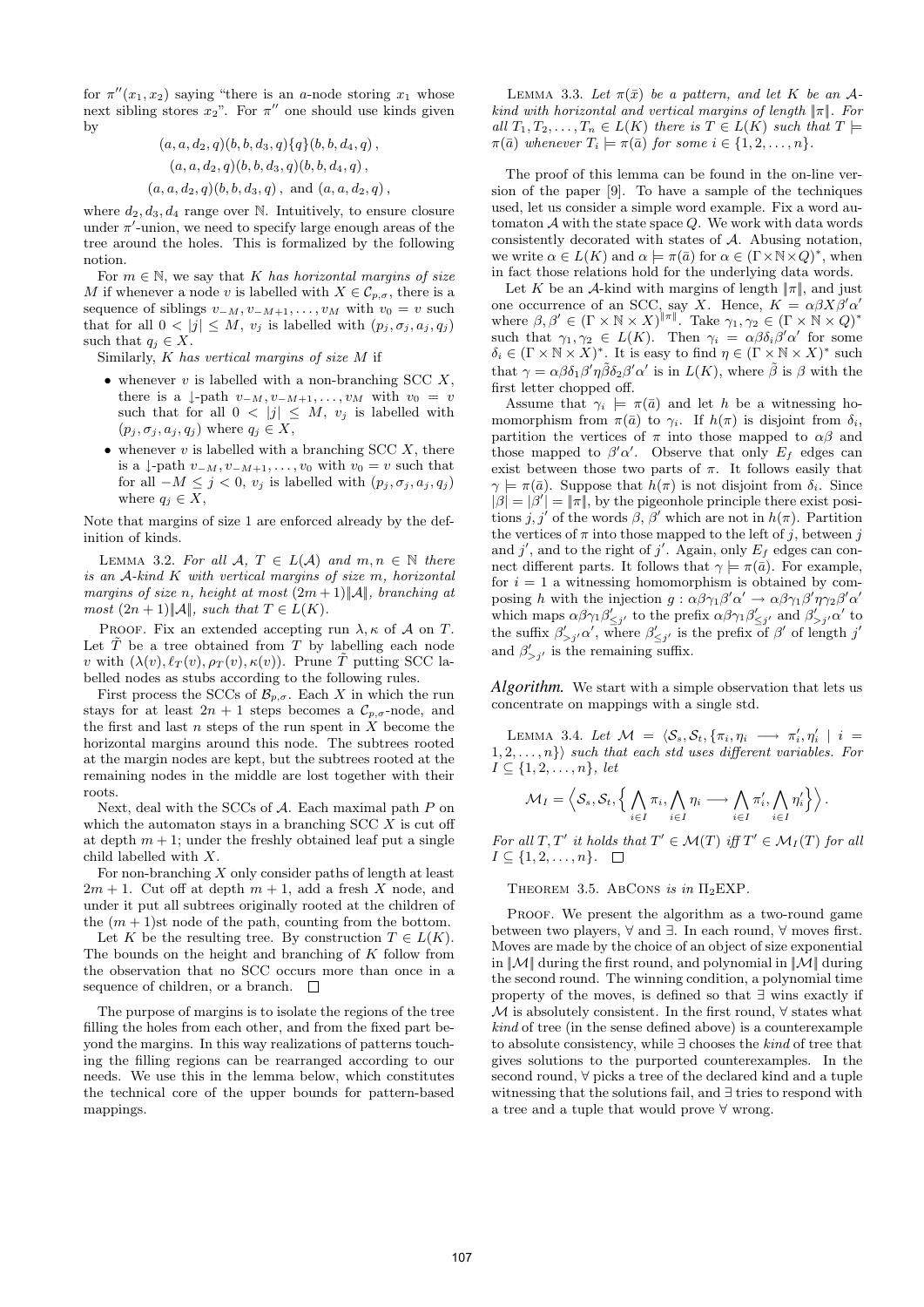By Lemma 3.4 we can assume that  $M$  has a single std:  $\forall$ can choose  $\mathcal{M}_I$  as a part of the first move. Let an instance of  $\text{ABCONS}\text{ be } \mathcal{M}=\langle \overline{\mathcal{A}}_s, \mathcal{A}_t, \big\{ \pi(\bar{x}), \eta(\bar{x}) \to \pi'(\bar{x}, \bar{y}), \eta'(\bar{x}, \bar{y}) \big\} \rangle,$ where  $A_s = \langle \Gamma, \dot{Q}^s, \delta^s, F^s \rangle$  is the source automaton and  $A_t = \langle \Gamma, Q^t, \delta^t, F^t \rangle$  is the target automaton.

In the first round  $\forall$  plays an  $\mathcal{A}_s$ -kind  $K_{\forall}$  with horizontal and vertical margins  $||\pi||$ , height at most  $(2||\pi||+1)||\mathcal{A}_s||$ , and branching at most  $(2||\pi|| + 1)||\mathcal{A}_s||$ . The data values used in K are to represent an equality type, so it is enough to choose them from  $\{1, 2, ..., |K_{\forall}\}$ .

The response  $K_{\exists}$  of  $\exists$  is similar except that  $\mathcal{A}_s$  is replaced by  $A_t$ ,  $\pi$  is replaced by  $\pi'$ , and some of the nodes can store nulls taken from a fixed set  $\{\perp_1, \perp_2, \ldots, \perp_{|K_{\exists}|}\}.$  Each null can appear more than once in  $K_{\exists}$ . It is intended to represent "data distinct from whatever appears in the source tree". (Formally, we partition  $\mathbb N$  into two infinite sets,  $\mathbb N_s$ containing data values that are allowed in the source and  $\mathbb{N}_t$ containing the data values allowed only on the target side.)

In the second round,  $\forall$  chooses a data tuple  $\bar{a}$  (without nulls) such that  $\eta(\bar{a})$  holds, together with a polynomial object witnessing that  $\pi(\bar{a})$  can be realized in a tree agreeing with  $K_{\forall}$  (Lemma 3.1)

 $\exists$  then responds with a tuple  $\bar{b}$  (possibly *including* nulls) such that  $\eta'(\bar{a}, \bar{b})$  holds, and a polynomial witness that  $\pi'(\bar{a}, \bar{b})$ can be realized in a tree agreeing with  $K_{\exists}$ .

A player loses if he fails to make a move complying with the rules. If all moves are made, ∃ wins.

It remains to show that ∃ has a winning strategy if and only if  $M$  is absolutely consistent.

If  $M$  is not absolutely consistent,  $\forall$ 's strategy in the first round is to choose a data tree  $T$  for which no solution exists and play  $K_{\forall}$  such that  $T \in L(K_{\forall})$  (see Lemma 3.2).

If  $|\mathcal{M}|$  is absolutely consistent,  $\exists$ 's strategy in the first round is to choose  $K<sub>∃</sub>$  so that for every tree agreeing with  $K<sub>∀</sub>$ there exists a solution agreeing with  $K_{\exists}$ . If such a  $K_{\exists}$  cannot be produced, then there exists a tree agreeing with  $K_{\forall}$ for which there is no solution at all, contradicting absolute consistency. To see this, reason as follows. For each possible response K to  $K_{\forall}$ , let  $T_K$  be a tree agreeing with  $K_{\forall}$  for which there is no solution agreeing with  $K$ . By Lemma 3.3 there is a tree  $T \in L(K_{\forall})$  that satisfies  $\pi(\bar{a})$  whenever one of the  $T_K$ 's satisfies  $\pi(\bar{a})$ . Since every  $T' \in L(\mathcal{A}_t)$  agrees with one of  $K$ 's (Lemma 3.2), there is no solution for  $T$ .

In the second round, if  $M$  is not absolutely consistent, there is some T agreeing with  $K_{\forall}$  for which there is no solution.  $\forall$ 's strategy now is to choose a tuple  $\bar{a}$  such that such that  $T \models \pi(\bar{a}), \eta(\bar{a}),$  but  $\pi'(\bar{a}, \bar{y}), \eta'(\bar{a}, \bar{y})$  cannot be realized in a tree agreeing with  $K_{\exists}$ . Some suitable  $\bar{a}$  exists, as otherwise a solution for T could be obtained by an argument similar to the one above.

If  $|M|$  is absolutely consistent, then whatever  $\bar{a}$  was played,  $\pi'(\bar{a}, \bar{b}), \eta'(\bar{a}, \bar{b})$  can be realized in a tree from  $L(K_{\exists}).$   $\exists$ 's strategy is simply to choose suitable b and a witness.  $\Box$ 

*Hardness.* Consider the following problem:

| <b>PROBLEM:</b> $2^n$ -UNIVERSALITY                |
|----------------------------------------------------|
| INPUT: nondeterministic Turing machine $M$ ,       |
| number $n$ in unary                                |
| QUESTION: Does M accept every word of length $2^n$ |
| in at most $2^n$ steps?                            |

The problem is obviously in  $\Pi_2$ EXP. It can be also shown that it is hard for this class.

LEMMA 3.6.  $2^n$ -UNIVERSALITY is  $\Pi_2$ EXP-complete.

PROOF. Take a  $\Pi_2$ EXP language L. There is a nondeterministic machine M and  $k \leq l$  such that  $x \in L$  iff for all y such that  $|y| \leq 2^{|x|^k}$ , M accepts  $\langle x, y \rangle$  (M always stops after at most  $2^{|x|^l}$  steps). Let  $M_{x,k}$  write x on the tape, mark the first  $2^{|x|^k}$  positions of the input as relevant, and simulate M on x and the relevant part of the input. Since  $k \leq l$ , the machine stops after at most  $2^{C|x|}$  steps for some C independent of x. Hence,  $x \in L$  iff  $\langle M_{x,k}, 1^{C|x|} \rangle$  is a positive instance of  $2^n$ -UNIVERSALITY.

We give a reduction from  $2^n$ -UNIVERSALITY to ABCONS for a restricted class of mappings, based on tree-shaped patterns using only vertical navigation. For such patterns we use the following syntax [3]:

$$
\begin{array}{rcl}\n\pi & ::= & \sigma(x)[\lambda] \mid \sigma[\lambda] & \text{patterns} \\
\lambda & ::= & \varepsilon \mid \pi \mid \#\pi \mid \lambda, \lambda & \text{lists}\n\end{array} (2)
$$

where  $\sigma \in \Gamma \cup \{\_ \}$ . That is, a tree pattern is given by its root node and a listing of its subtrees. A subtree can be rooted at a child of the root (corresponding to  $\pi$  in the definition of  $\lambda$ ), or its descendant (corresponding to  $/\!\!/ \pi$ ). The wildcard symbol  $\_$  is used to denote a vertex without a label. We also write  $\sigma$  for  $\sigma[]$ ,  $\sigma/\pi$  for  $\sigma[\pi]$ ,  $\sigma/\pi$  for  $\sigma[\pi]$ ,  $\sigma[\lambda, \bigwedge_{i=1}^{k} \pi_i, \lambda']$ for  $\sigma[\lambda, \pi_1, \pi_2, \ldots, \pi_k, \lambda']$ , and similarly for  $\sigma(x)$ .

THEOREM 3.7. ABCONS is  $\Pi_2$ EXP-hard, even if schemas are non-recursive DTDs, and the only relations available are child and equality on the target side.

PROOF. Let an instance of  $2^n$ -UNIVERSALITY be n, and a Turing machine M with states  $q_0, q_1, \ldots, q_f$ . W.l.o.g. we assume that  $q_f$  is the only final accepting state. For simplicity we assume that the tape alphabet is  $(0, 1, b)$ .

The idea of the reduction is to encode the input word in the source tree, and the run in the target tree. The run will be encoded as a sequence of  $2^n$  configurations of length 2 n . Additionally, in the source tree we store a linear order of length  $2^n$ , which will be used to address configurations and their cells, and in the target tree we store a specially preprocessed transition relation of M.

The source DTD is given as

$$
r \to ord q_0 q_1 \dots q_f \perp zero \ one \ blank,
$$
  
ord  $\to a_1 b_1$ ,  

$$
a_i, b_i \to a_{i+1} b_{i+1},
$$
  

$$
a_n, b_n \to c,
$$
  

$$
c \to zero \, | \, one
$$

with  $i = 1, 2, \ldots, n - 1$  and the target DTD given as

$$
r \to a_1 b_1 (tr)^d,
$$
  
\n
$$
tr \to st_1 \, sym_1 \, st_2 \, sym_2 \, \cdots \, st_6 \, sym_6,
$$
  
\n
$$
a_i, b_i \to a_{i+1} b_{i+1},
$$
  
\n
$$
a_{2n}, b_{2n} \to \text{confnum cellnum st sym},
$$

where  $i = 1, 2, \ldots, 2n-1$ , and d will be defined shortly. Under  $a_{2n}$  and  $b_{2n}$  nodes we store a configuration number, a cell number, a state, and a tape symbol. The tr nodes store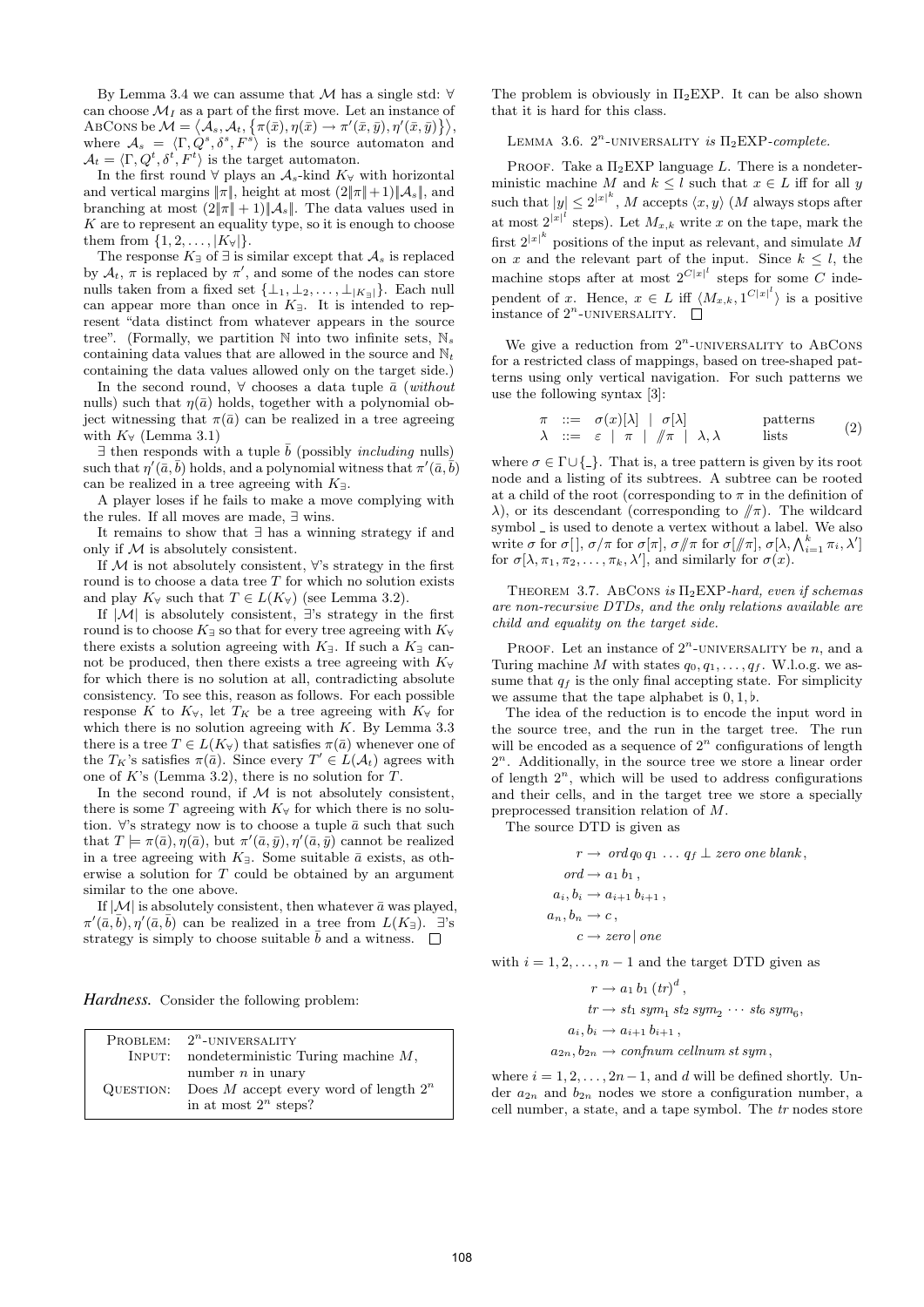$\hat{\delta}$ , the extended transition relation of M, describing possible transitions in a window of three consecutive tape cells. Formally,  $\hat{\delta} \subseteq (\{q_0, q_1, \ldots, q_f, \perp\} \times \{0, 1, \flat\})^6$ , where  $\perp$  means "the head is elsewhere", and  $(p_1, \sigma_1, p_2, \sigma_2, \ldots, p_6, \sigma_6) \in \hat{\delta}$  iff at most one of  $p_1, p_2, p_3$  is not equal to  $\perp$ , and  $p_4\sigma_4p_5\sigma_5p_6\sigma_6$ is obtained from  $p_1 \sigma_1 p_2 \sigma_2 p_3 \sigma_3$  by performing a transition of M. In particular, if  $p_1 = p_2 = p_3 = \perp$ , it is possible that  $p_4 \neq \perp$  or  $p_6 \neq \perp$ . Note that  $\hat{\delta}$  can be computed in P. The constant d used in the target DTD is equal to  $|\hat{\delta}|$ .

Assume for a while that we only need to handle source trees in which all data values are distinct. The c-nodes encode a linear order of length  $2^n$ , and their leaves labelled with *zero* or *one* encode the input word (the data values they store are ignored). The children of the root,  $q_i$ ,  $\perp$ , zero, one, and blank, store data values encoding the states and tape symbols of M. To ensure that the extended transition relation is stored properly on the target side, for each  $(q_1, \sigma_1, q_2, \sigma_2, \ldots, p_6, \sigma_6) \in \delta$  add an std

$$
r[q_1(x_1), \hat{\sigma}_1(y_1), q_2(x_2), \hat{\sigma}_2(y_2), \dots, q_6(x_6), \hat{\sigma}_6(y_6)] \longrightarrow
$$
  

$$
\longrightarrow r/tr\left[\bigwedge_{i=1}^6 st_i(x_i), \bigwedge_{i=1}^6 sym_i(y_i)\right]
$$

where  $\hat{0} = \text{zero}, \hat{1} = \text{one}, \text{ and } \hat{b} = \text{blank}.$  Note that d different stds are introduced, so all tr-nodes in the target tree are filled according to  $\delta$ .

Now we need to ensure that the target tree encodes an accepting run of  $M$ . In the stds we use auxiliary patterns  $Begin(x), Begin_{\sigma}(x), End(x), Succ(x, y),$  and  $Succ_3(x, y, z),$ which we define after describing the stds, as well as

$$
Cell(x, y, u, v) = [confirm(x), cellular(m(y), st(u), sym(v)].
$$

We use  $\#$  as abbreviation only. Each use can be replaced with a sequence of  $\Delta$  and  $\Delta$  operators of suitable length.

To build the first configuration we copy the input word with the head in state  $q_0$  over the first cell,

$$
r[Begin_{\sigma}(x), q_0(u), \sigma(v)] \longrightarrow r/\!\!/ Cell(x, x, u, v),
$$
  

$$
r[Begin(x), \quad \! \! /c(y)/\sigma, \bot(u), \sigma(v)] \longrightarrow r/\!\!/ Cell(x, y, u, v),
$$

with  $\sigma \in \{zero, one\}$ . Transition correctness is ensured by

$$
r[Succ(x_0, x_1), Succ_3(y_1, y_2, y_3)] \longrightarrow \\ \longrightarrow r\left[\bigwedge_{i,j} \text{Cell}(x_i, y_j, u_{3i+j}, v_{3i+j}), tr\left[\bigwedge_{i=1}^6 st_i(u_i), \bigwedge_{i=1}^6 sym_i(v_i)\right]\right].
$$

Finally, the last configuration needs to be accepting (w.l.o.g. we assume that the accepting state is looping),

$$
r[End(x), q_f(u)] \longrightarrow r/\!\!/ Cell(x, y, u, v).
$$

It remains to define the auxiliary patterns. With every cnode  $v$  we associate the sequence of  $a$ 's and  $b$ 's on the path leading from the root to  $v$ . This sequence is interpreted as a binary number ( $a$  read as  $0, b$  read as  $1$ ), which is the position of  $v$  in the order. The first three patterns are defined easily:

$$
Begin(x) = ord/a_1/a_2/\cdots/a_n/c(x),
$$
  
\n
$$
Begin_{\sigma}(x) = ord/a_1/a_2/\cdots/a_n/c(x)/\sigma,
$$
  
\n
$$
End(x) = ord/b_1/b_2/\cdots/b_n/c(x).
$$

The remaining two cannot be defined as single patterns, but can be expressed as disjunctions of patterns. As we only use

the auxiliary patterns on the source side of stds, disjunction can be easily eliminated at the cost of multiplying stds.

$$
Succ(x,y) = \bigvee_{i=1}^{n} \frac{\int_{i=1}^{n} |a_i/b_{i+1}/b_{i+2}/\cdots/b_n/c(x),}{b_i/a_{i+1}/a_{i+2}/\cdots/a_n/c(y)}.
$$

 $Succ_3(x, y, z) =$ 

$$
\bigvee_{i=1}^{n-1} \int_{-1}^{\infty} \Big[ a_i/b_{i+1}/b_{i+2}/\cdots/b_{n-1} \big[ a_n/c(x), b_n/c(y) \big],
$$
  
\n
$$
b_i/a_{i+1}/a_{i+2}/\cdots/a_n/c(z) \Big] \vee
$$
  
\n
$$
\vee \bigvee_{i=1}^{n-1} \int_{-1}^{\infty} \Big[ a_i/b_{i+1}/b_{i+2}/\cdots/a_n/c(x),
$$
  
\n
$$
b_i/a_{i+1}/a_{i+2}/\cdots/a_{n-1} \big[ a_n/c(y), b_n/c(z) \big] \Big].
$$

We claim that the mapping we have just defined is absolutely consistent iff the answer to  $n$ -UNIVERSALITY is "yes". Assume that the mapping is absolutely consistent. Every input word  $w$  can be encoded in a source tree using distinct data values. An inductive argument shows that a solution to such a tree encodes an accepting run of  $M$  on  $w$ . Conversely, if the answer is "yes", for each source tree  $S$  using distinct data values, a solution is obtained from the run of M on the word encoded in the sequence of zero and one leaves of S. What if S uses some data values more than once? For a function  $h : \mathbb{N} \to \mathbb{N}$  and a tree U, let  $h(U)$  be the tree obtained from  $U$  by replacing each data value  $a$  with  $h(a)$ . Now, let  $S'$  be a tree with the structure identical as  $S$ , but using distinct data values, and let  $h$  be a function on data values such that  $h(S') = S$ . By the previously considered case, there is a solution  $T'$  for  $S'$ . Since our mapping does not use inequality on the target side, nor equality on the source side,  $h(T')$  is a solution for  $h(S') = S$ .

Remark. In the reduction above we can remove disjunction from the DTDs at a cost of relaxing restrictions on patterns. We only need to modify the encoding of the 0s and 1s of the input word. One way is to set  $c \rightarrow c_1 c_2$ , and replace  $c$ /zero with  $c[c_1(z), c_2(z')]$ ,  $z \neq z'$  and  $c$ /one with  $c[c_1(z), c_2(z)]$ . Another way is to set  $c \to c_1 c_2^* c_3$  and use next-sibling to distinguish between  $c_1c_2$  and  $c_1c_2^+c_3$ .

#### 4. BOUNDED DEPTH MAPPINGS

We have seen that absolute consistency is highly untractable even for tree-shaped patterns using only vertical axes and non-recursive DTDs with very simple productions. In this section we show that the complexity can be lowered substantially if the height of trees is bounded by a constant. We say that a mapping  $M$  has depth at most d if the source and target schema only admit trees of height at most d.

THEOREM 4.1. ABCONS for mappings of bounded depth is in  $\Pi_4P$ .

PROOF. We claim that the general algorithm presented in Theorem 3.5 has the desired complexity for mappings of bounded depth.

Assume that some A only accepts trees of height at most d and let  $K$  be an  $A$ -kind. Obviously  $K$  has height at most d. (In fact,  $K$  contains no nodes labelled with SCCs of  $A$ , as otherwise arbitrarily high trees would agree with  $K$ .)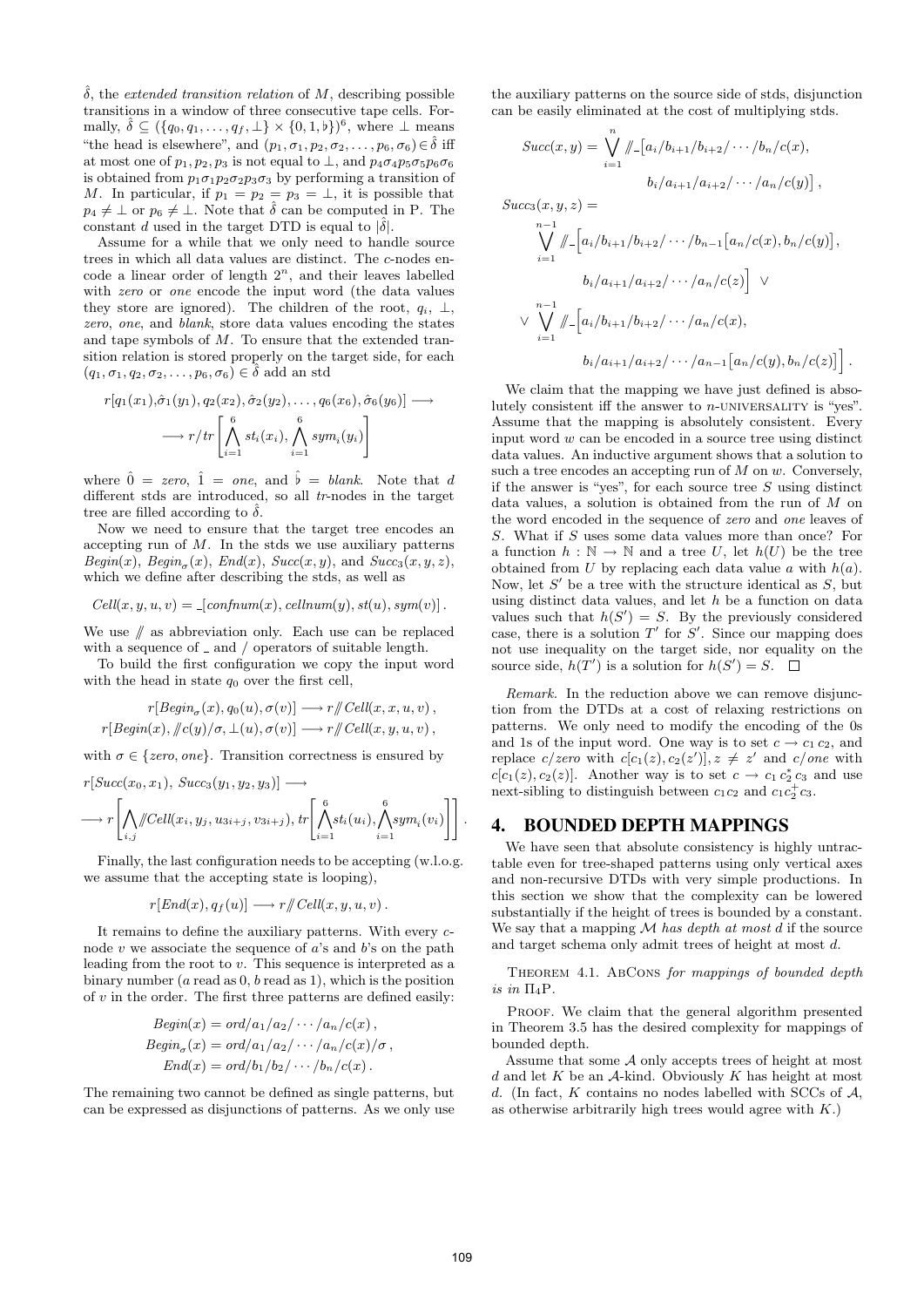In consequence, the kinds played in the first round have polynomial branching, and bounded depth, hence are polynomial. In the second round, polynomial objects are played. As the correctness of the moves is polynomial, this gives a  $\Pi_4$ P-algorithm.  $\Box$ 

Remark. A small modification of our techniques makes it possible to prove Theorem 4.1 for a more general definition of boundedness:  $M$  has depth at most d if every pattern it uses can only be realized within the initial  $d$  levels of every tree conforming to the schema. This includes mappings using patterns starting at the root, that do not use descendant, nor  $E_c$  paths of length greater than d.

We now show that the absolute consistency is  $\Pi_4$ P-hard even for word schema mappings, which can be viewed as depth 1 tree mappings. In the word case schemas are regular expressions (or word automata), and stds only use word patterns, i.e., patterns with  $E_c = E_d = \emptyset$ . In fact, we only need patterns that are disjoint unions of  $E_n$ -paths. We write them as sequences of data words with variables, e.g.,  $a(x)b(y), a(x)$  is a pattern consisting of two  $E_n$ -paths.

THEOREM 4.2. ABCONS is  $\Pi_4$ P-hard for bounded-depth mappings, even if depth is 1, and the only relations available are next sibling, and equality on the target side.

PROOF. We provide a reduction from TAUTOLOGY for  $\Pi_4$ quantified propositional formulas. Let

$$
\varphi = \forall x_1, x_2, \dots, x_n \exists y_1, y_2, \dots, y_n
$$
  

$$
\forall u_1, u_2, \dots, u_n \exists v_1, v_2, \dots, v_n \bigwedge_{i=1}^m X_i \lor Y_i \lor Z_i
$$

with  $X_i, Y_i, Z_i \in \{x_j, y_j, u_j, v_j, \bar{x}_j, \bar{y}_j, \bar{u}_j, \bar{v}_j \mid j = 1, \ldots, n\}.$ Let the source and target schemas be

$$
S_s = (a_1|a'_1)(a_2|a'_2)\dots(a_n|a'_n)ee,
$$
  
\n
$$
S_t = eeea_1a_1a_2a_2\dots a_na_nb_1b_1b_2b_2\dots b_nb_n(\#ggg)^7.
$$

The source word encodes a valuation of  $x_1, x_2, \ldots, x_n$ ,  $a_i$ means that  $x_i$  is *true*,  $a'_i$  means it is *false*. In *e*-positions we store values representing true and false. On the target side, we want to keep a copy of the valuation of  $x_i$ 's and a guessed valuation of  $y_i$ 's, except this time we use a different coding. The first position labelled with  $a_i$  stores the value of  $x_i$ , true or false, and the following position stores the value of the negation of  $x_i$ . Similarly,  $b_i$ 's store values of  $y_i$ . We also want in the target word two copies of *true* and a copy of *false* arranged so as to enable nondeterministic choice between a pair (true, false) or (false, true), as well as all triples with at least one entry true, which will help us to check that each clause of  $\varphi$  is satisfied.

Let us now describe the stds. First we make sure that values representing true and false are copied properly,

$$
e(x)e(y) \longrightarrow e(x)e(y)e(x) ,
$$

for each *i* translate the  $a_i/a'_i$  coding of values of  $x_i$  into true/false coding,

$$
a_i, e(t)e(f) \longrightarrow a_i(t)a_i(f),
$$
  
\n
$$
a'_i, e(t)e(f) \longrightarrow a_i(f)a_i(t),
$$

and enforce in the target word all triples with at least one entry true,

$$
e(t)e(f) \longrightarrow \#g(f)g(f)g(t)\#g(f)g(t)g(f)\# \dots \#g(t)g(t)g(t).
$$

Next, we guess a value of  $y_i$  for each i,

$$
e(t)e(f) \longrightarrow b_i(t), b_i(f) ,
$$

and ensure that it makes the internal  $\Pi_2^p$  part of  $\varphi$  true for  $x_1, x_2, \ldots, x_n$  encoded in the source word:

$$
e(u_1), e(u_2), \ldots, e(u_n), e(t)e(f) \longrightarrow
$$
  
\n
$$
e(u_1)e(\bar{u}_1), e(u_2)e(\bar{u}_2), \ldots, e(u_n)e(\bar{u}_n),
$$
  
\n
$$
e(v_1)e(\bar{v}_1), e(v_2)e(\bar{v}_2), \ldots, e(v_n)e(\bar{v}_n),
$$
  
\n
$$
a_1(x_1)a_1(\bar{x}_1)a_2(x_2)a_2(\bar{x}_2) \ldots a_n(x_n)a_n(\bar{x}_n),
$$
  
\n
$$
b_1(y_1)b_1(\bar{y}_1)b_2(y_2)b_2(\bar{y}_2) \ldots b_n(y_n)b_n(\bar{y}_n),
$$
  
\n
$$
g(X_1)g(Y_1)g(Z_1), g(X_2)g(Y_2)g(Z_2), \ldots, g(X_m)g(Y_m)g(Z_m)
$$

(the literals  $X_j, Y_j, Z_j$  are taken from  $\varphi$ ).

The obtained mapping is absolutely consistent iff  $\varphi$  is a tautology. Indeed, if the mapping is absolutely consistent, in particular it has a solution for each source word that uses two different data values in e-positions. By construction, such words have solutions iff  $\varphi$  is a tautology. If the data values in e-positions are equal, the stds are satisfied trivially.  $\Box$ 

Remark. Disjunction can be eliminated from the source schema at a cost of allowing data comparisons on the source side. To achieve this, replace  $(a_i|a'_i)$  with  $a_i a_i$ , and encode the truth value as (in)equality of the two data values.

#### 5. BUILDING SOLUTIONS

In previous sections we examined existence of solutions for all source trees. The task of this section is to build a solution for a given tree. Techniques used in previous sections give us a procedure with polynomial data complexity; the combined complexity is higher.

THEOREM 5.1. For a mapping  $M$  and a source tree  $T$ one can build a solution (or determine that it does not exist) in EXPSPACE in general, in PSPACE if the mapping has bounded depth, and in P if the mapping is fixed.

PROOF. As a first step we remove stds whose source sides are not satisfied in T. (Checking if  $\pi$  is satisfied in T can be done in NP, and for fixed  $\pi$  in P.) The remaining stds can be merged into one just like in Lemma 3.4.

By Lemma 3.2, if there is a solution to  $T$ , it agrees with one of the possible kinds which ∃ can play in the first round of the game described in the proof of Theorem 3.5. Note that the size of those kinds only depends on  $\mathcal M$  (single exponential and polynomial for bounded depth), and so can be viewed as fixed. The kinds only use data values from T and nulls from a set independent of T (single exponential in  $\|\mathcal{M}\|$ , polynomial for bounded depth). Therefore, the number of possible kinds is polynomial in  $|T|$  and the problem amounts to finding a solution agreeing with a given kind K.

First, for each tuple  $\bar{a}$  such that  $\eta(\bar{a})$  holds and  $T \models \pi(\bar{a})$ , we need to find a tuple  $\bar{b}$  satisfying  $\eta'(\bar{a}, \bar{b})$ , whose entries are data values used in T or K, or nulls from  $\{\perp'_1, \perp'_2, \ldots, \perp'_{|\bar{y}|}\}\$ , and a tree  $T_{\bar{a}}$  agreeing with K such that  $T_{\bar{a}} \models \pi'(\bar{a}, \bar{b}).$ Clearly, the size of  $T_{\bar{a}}$  does not depend on T. (A pumping argument similar to the one in Lemma 2.2 shows that each part of  $T_{\bar{a}}$  that gets mapped into a node of K labelled with an SCC can have size single exponential in  $\|\mathcal{M}\|$ , and polynomial for bounded depth.) In consequence, we can find  $\bar{b}$ and  $T_{\bar{a}}$  by exhaustive search. If for some  $\bar{a}$  the search fails, there is no solution to  $T$  agreeing with  $K$ .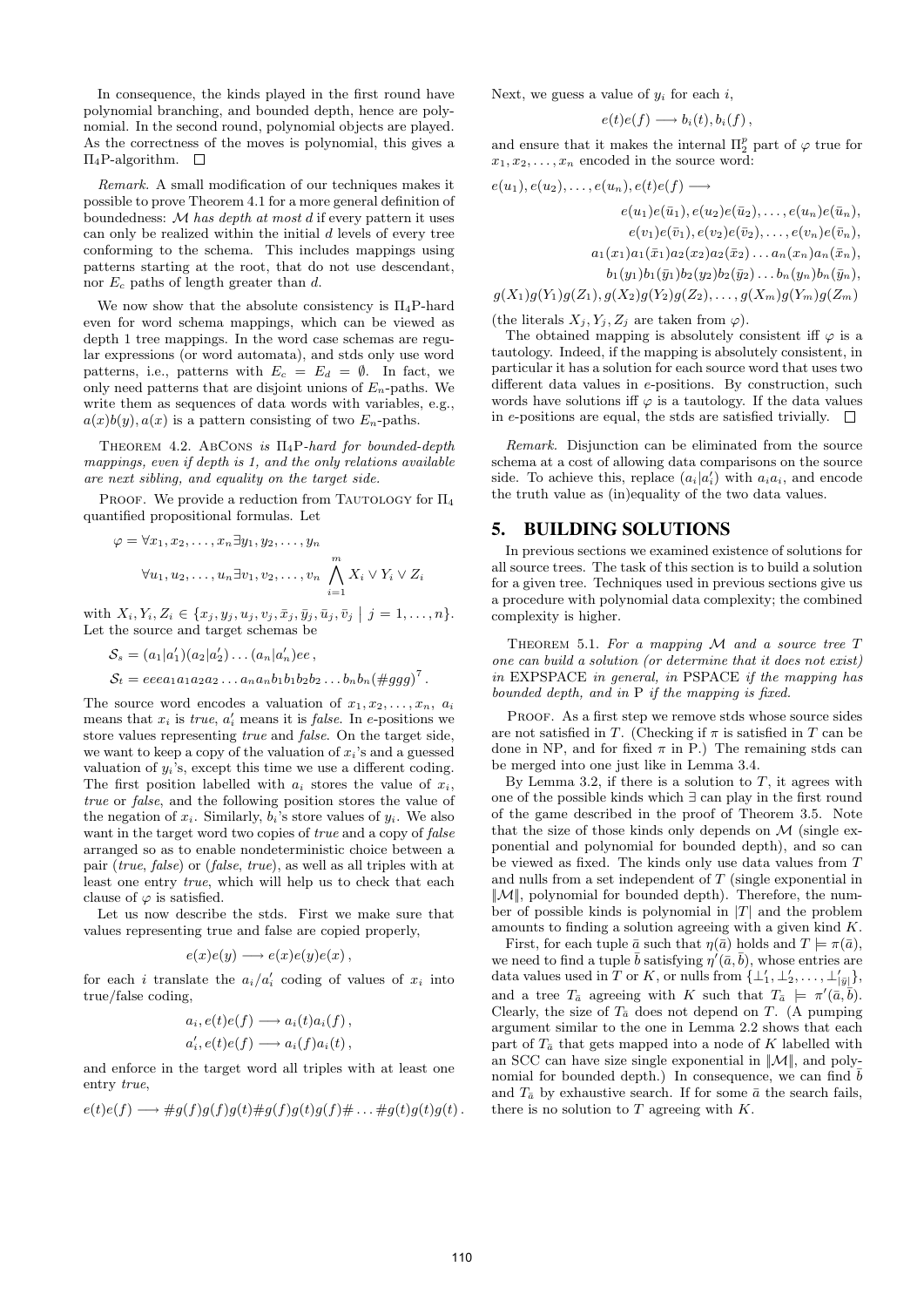The last step is to merge  $T_{\bar{a}}$ 's into a single solution satisfying all  $\pi'(\bar{a}, \bar{b})$ . By the proof of Lemma 3.3, this can be done in time polynomial in the total size of the trees and the kind  $K$ .  $\square$ 

As we have seen in the proof, the solution is at most polynomial in the size of the source tree and exponential in the size of the mapping. Those bounds are tight: the smallest tree conforming to the target DTD (or accepted by the target automaton) might need to be exponential, and a simple copying rule  $r/\!\!/_{\!\sim}(x) \longrightarrow r/\!\!/_{\!\sim}(x)$  makes the solution at least as large as the source tree. This however does not give matching complexity lower bounds for solution building.

To give more precise bounds let us consider solution existence, a decision version of solution building:

| PROBLEM: SOLEX |                                    |
|----------------|------------------------------------|
|                | INPUT: mapping $M$ , source tree T |
| QUESTION:      | Is $\mathcal{M}(T)$ nonempty?      |

We also examine data complexity of solution existence, i.e., the complexity of the following problem:

| PROBLEM:  | $SOLEX(\mathcal{M})$          |
|-----------|-------------------------------|
| INPUT:    | source tree $T$               |
| QUESTION: | Is $\mathcal{M}(T)$ nonempty? |

Theorem 5.2. SolEx is NEXP-complete in general, and  $\Sigma_3$ P-complete for mappings of bounded depth. SOLEX(M) is in LOGSPACE.

PROOF. To get the upper bounds for SOLEX proceed just like in the proof of Theorem 5.1, only instead of examining every possible kind played by ∃, choose it nondeterministically. For  $\Sigma_3$ P multiple stds are eliminated during the game: ∃ guesses the stds with source sides satisfied, merges them, and plays a kind for the new mapping; ∀ either displays an std omitted by ∃ and wins immediately, or continues with the new mapping according the old rules.

The NEXP lower bound can be obtained by a modification of the reduction described in the proof of Theorem 3.7. The problem we reduce from is: given a nondeterministic Turing machine M and  $n \in \mathbb{N}$ , does M accept  $0^{2^n}$  in at most  $2^n$ steps. We keep the same mapping, and for the source tree we take a tree whose all c-nodes have a *zero*-child, and whose data values are distinct.

Similarly, modifying the reduction from the proof of Theorem 4.2, we get  $\Sigma_3$ P-hardness for word mappings.

Let us move to  $SOLVEX(\mathcal{M})$ . Since  $\mathcal M$  has constant size, by Lemma 3.4 we can assume that  $\mathcal M$  is has a single std,  $\mathcal{M} = \langle \mathcal{A}_s, \mathcal{A}_t, \{\pi(\bar{x}), \eta(\bar{x}) \to \pi'(\bar{x}, \bar{y}), \eta'(\bar{x}, \bar{y})\}\rangle$ . The kind played by ∃ is constant size and takes data values from a set A of linear size. In consequence, it can be stored in logarithmic space. Instead of guessing it, we can iterate over all possibilities. It remains to check in LOGSPACE if there is a solution of a given kind  $K$ .

By Lemma 3.3 it is enough to check if for each  $\bar{a}$  such that  $\eta(\bar{a})$  holds and  $T \models \pi(\bar{a})$  there is a tuple  $\bar{b}$  and a tree T' of the kind K such that  $\eta'(\bar{a}, \bar{b})$  holds and  $T' \models \pi'(\bar{a}, \bar{b})$ . Again, we can iterate over all  $\bar{a}$  and  $\bar{b}$  with entries from A. For fixed  $\bar{a}, \bar{b}, T \models \pi(\bar{a})$  can be checked in LOGSPACE by Proposition 2.1. The remaining tests can be carried out in constant time, modulo suitable encoding of data values in  $K, \bar{a}, \bar{b}$ , which can be prepared in LOGSPACE.

## 6. MSO QUERIES

In this section we extend the language of schema mappings, by replacing patterns with formulas of monadic secondorder logic (MSO). We prove that for this richer language, all the problems are still decidable. We do not establish the precise complexities.<sup>3</sup>

The general setup is similar to the one in the previous sections. A single source-to-target dependency is also an implication of the form

$$
\pi(\bar{x}), \eta(\bar{x}) \longrightarrow \pi'(\bar{x}, \bar{y}), \eta'(\bar{x}, \bar{y}).
$$

The formulas are  $\eta$  and  $\eta'$  are boolean combinations of equality constraints on their arguments (this is slightly more general than before, since previously we had conjunctions of equalities and inequalities). The main generalization concerns  $\pi$  and  $\pi'$ . Previously, the tuples of data values selected by  $\pi$  and  $\pi'$  came from patterns. In this section, we allow a richer syntax for  $\pi$  and  $\pi'$ , where formulas of MSO are used.

To avoid confusion, we will explicitly distinguish here between queries that select tuples of nodes of a data tree (which we call node-selecting queries) and queries that select tuples of data values (which we call data-selecting queries). We use letters  $\alpha$ ,  $\beta$  for node-selecting queries and  $\pi$  for dataselecting queries. Every boolean combination  $\eta$  of equalities and inequalities on data values can be seen as a dataselecting query. There is also a natural transformation from node-selecting queries to data-selecting queries, defined as follows. When  $\alpha(x_1, \ldots, x_k)$  is a node-selecting query, then  $\pi_{\alpha}(x_1,\ldots,x_k)$  is a data-selecting query that selects a k-tuple of data values  $d_1, \ldots, d_k$  in a data tree if the query  $\alpha$  selects some k-tuple of nodes  $x_1, \ldots, x_k$  in the data tree such that node  $x_i$  has data value  $d_i$  for  $i = 1, \ldots, k$ . The idea is that in this section, we will study stds where  $\pi$  is not a pattern, but of the form  $\pi_{\alpha}$ , where  $\alpha$  is a node-selecting query of MSO that does not talk about data values.

*MSO formulas.* In the previous sections, we used patterns to describe  $\pi$  and  $\pi'$  in the stds. There are some limitations of patterns, however. For instance, every tuple of nodes that matches a pattern will still match it if new nodes are added to the tree. In some natural queries, this is no longer true. For example, we might be interested in node pairs  $x, y$  where  $y$  is a descendant of  $x$  and all nodes on the path from  $x$  to y have label a:

$$
a(x) \wedge a(y) \wedge x \downarrow^* y \wedge \forall z (x \downarrow^* z \downarrow^* y \Rightarrow a(y)).
$$

In this section, we use MSO formulas to define node-selecting queries. We use the following definition of MSO formulas: they can quantify over individual nodes, they can quantify over sets of nodes, they can use predicates to test the label of a node, and they can use binary predicates for the ancestor and following sibling relations. A formula of this logic with  $k$ free individual variables defines a k-ary node-selecting query. (We do not use free set variables.) Note that we do not allow predicates for data values in MSO logic, and therefore whether or not a tuple of nodes gets selected depends only on the structure of the tree, the labels of the tree, but not

<sup>3</sup>The questions of complexity are most interesting when the queries are given not by MSO formulas, but by automata. If the input contains MSO formulas, then any algorithm will be nonelementary, because satisfiability for MSO formulas is nonelementary.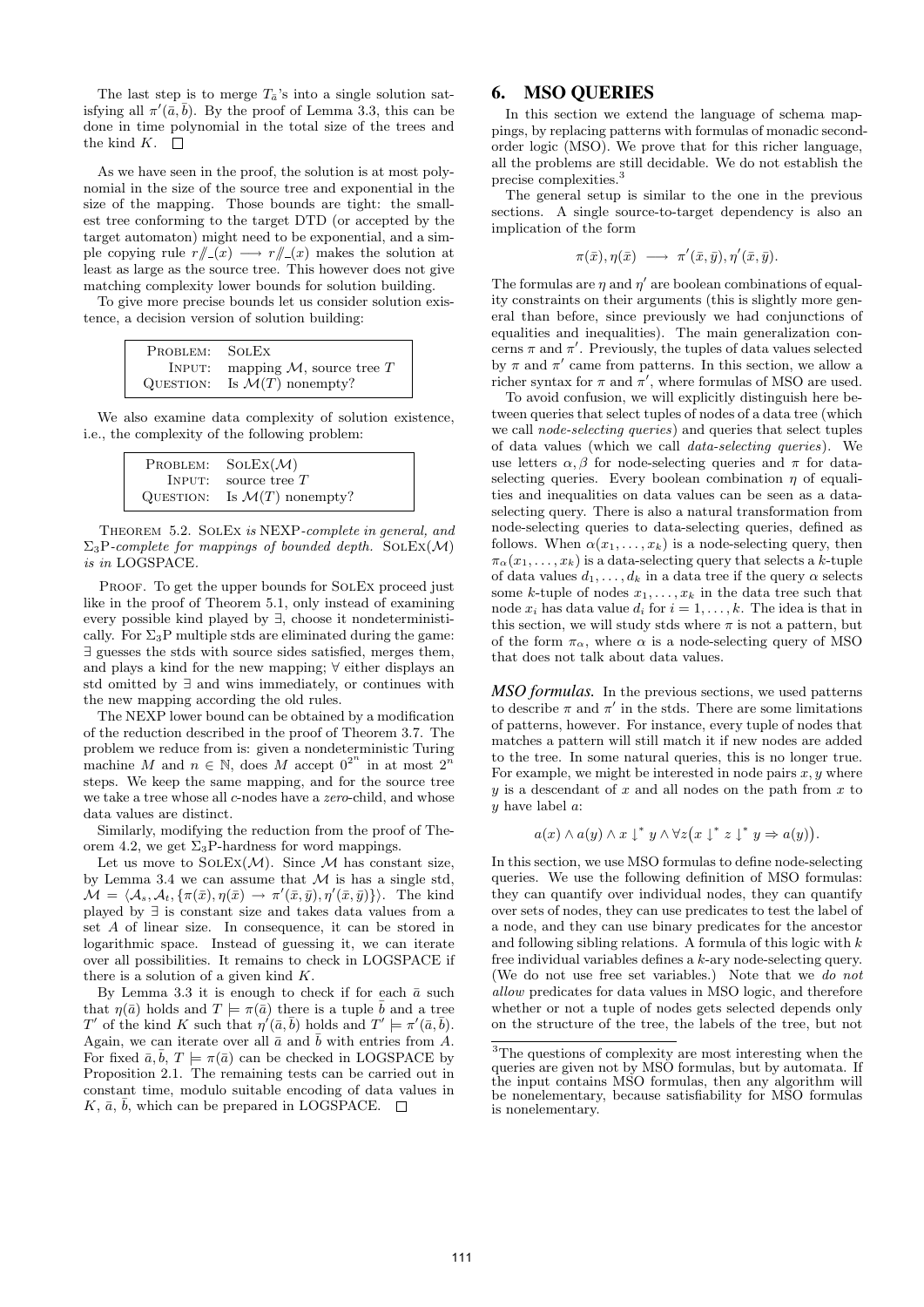the data values. This restriction is very important. (If we allow predicates for data values in MSO logic, satisfiability becomes undecidable.) We also use the name regular queries for node-selecting queries defined by MSO formulas.

*Regular schema mappings.* A regular schema mapping M is a tuple  $\langle S_s, S_t, \Sigma \rangle$ , where  $S_s$  is a source schema,  $S_t$  is a target schema, and  $\Sigma$  is a set of stds of the form

$$
\pi_{\alpha}(\bar{x}), \eta(\bar{x}) \longrightarrow \pi_{\alpha'}(\bar{x}, \bar{y}), \eta'(\bar{x}, \bar{y})
$$
\n(3)

where  $\pi_{\alpha}, \pi_{\alpha'}$  are data-selecting queries obtained from MSO formulas  $\alpha, \alpha'$ , and  $\eta, \eta'$  are boolean combinations of equalities among  $\bar{x}$  and  $\bar{x}, \bar{y}$  respectively. (The assumption that every variable of  $\alpha$  is used by  $\alpha'$  is not restrictive, as  $\alpha'$  can ignore some variables.) A pair of trees  $(T, T')$  satisfies the std (3) if for every tuple of data values  $\bar{a}$  selected by both  $\pi_{\alpha}$  and  $\eta$  in T, there exists a tuple of data values  $\bar{b}$  such that  $\bar{a}\bar{b}$  is selected by both  $\pi_{\alpha'}$  and  $\eta'$  in T'. Given  $T \in L(\mathcal{S}_s)$ , a tree T' is a solution to T iff  $T' \in L(\mathcal{S}_t)$  and  $(T, T')$  satisfies every std in  $\Sigma$ .

Once again, we would like to emphasize that the MSO formulas  $\alpha, \alpha'$  do not depend on the data values in the trees T and T'. The data values are only inspected by  $\eta$  and  $\eta'$  in a very restrictive way: by boolean combinations of equalities.

The goal of this section is to show that the decision problems studied in this paper are decidable also for regular schema mappings.

THEOREM 6.1. For regular schema mappings ABCONS is decidable, SOLEX is decidable, and  $SOLVEX(\mathcal{M})$  is in P.

Lemma 6.2. Without loss of generality, we can assume that in the regular schema mapping

$$
\mathcal{M}=\langle \mathcal{S}_s, \mathcal{S}_t, \Sigma \rangle,
$$

the schemas  $S_s$  and  $S_t$  are trivial (select all documents) and the set  $\Sigma$  contains exactly one std.

*Potential.* By Lemma 6.2, we assume that in the regular schema mapping there are no source and target schemas and that there is only a single std

$$
\pi_{\alpha}(\bar{x}), \eta(\bar{x}) \; \longrightarrow \; \pi_{\alpha'}(\bar{x}, \bar{y}), \eta'(\bar{x}, \bar{y}).
$$

Let us write  $\pi$  for the conjunction of queries  $\pi_{\alpha}$  and  $\eta$ , likewise let us write  $\pi'$  for the conjunction of queries  $\pi_{\alpha'}$  and  $\eta'$ . These are both data-selecting queries. Let X be the set of variables in the tuple  $\bar{x}$ , and let X' be the set of variables in the tuple  $\bar{x}\bar{y}$ .

If  $X$  is a set of variables, we use the name  $X$ -answer set for a (finite) set of tuples of data values indexed by variables from X. Since we assume that our data values are natural numbers, an X-answer set is a finite subset of  $\mathbb{N}^X$ . For a document, we use the name *source answer set* for the set of tuples selected by  $\pi$  in the document (this is an X-answer set). Likewise we define the target answer set, using the query  $\pi'$  (this is an X'-answer set). A document T' is a solution to document  $T$  if and only if the target answer set in  $T'$ , when the tuples are restricted to coordinates from  $X$ , includes the source answer set of T.

A potential  $P$  over a set of variables X is a family of Xanswer sets, i.e. a family of finite subsets of  $\mathbb{N}^X$ . If  $\mathcal P$  is a potential over variables  $X'$  and  $X \subseteq X'$ , then we write

 $\mathcal{P}|X$  for the potential where the tuples in the answer sets are restricted to X. If  $P$  and  $Q$  are potentials over the same variables, then we write  $P \le Q$  if every set of tuples in  $P$  is a subset of some set of tuples in Q.

For our fixed std, define the *source potential* (call it  $P$ ) as the family of its source answer sets (ranging over all possible documents), likewise define the *target potential* (call it  $\mathcal{Q}$ ). The absolute consistency problem is equivalent to deciding if

$$
\mathcal{P}\leq \mathcal{Q}|X.
$$

The solution existence problem can also be expressed using potentials. For a given source document  $T$ , there exists a solution to  $T$  if and only if

$$
\mathcal{P}_T \leq \mathcal{Q}|X
$$

where  $\mathcal{P}_T$  is the potential that contains only one set, namely the source answer set of T.

Our approach to both the absolute consistency and solution existence problem is as follows. First, we develop a language for describing potentials. We show that the  $\leq$  relation is decidable for potentials presented in the language. Finally, we prove that the potentials  $P, Q, \mathcal{P}_T$  can all be expressed in the language.

*Potential expressions.* Fix a finite set X of variables and a finite set C of constants. A potential expression with variables  $X$  and constants  $C$  is an expression of the form

$$
e=\mu_1|\mu_2|\ldots|\mu_n,
$$

where each  $\mu_i$  is a boolean combination of equalities over variables and constants. We assume that each variable and each constant is used at least once. An example of a potential expression over variables  $\{x, y, z\}$  and constants  $\{c\}$  is

$$
x = c \land y = z | (x = y = z)
$$

A potential expression  $e$  defines a potential  $\mathcal{P}_e$  over variables  $X$  as follows. This potential contains an answer set  $A \subseteq \mathbb{N}^X$  if and only if there is some  $\mu_i \in {\{\mu_1, \ldots, \mu_n\}}$ , some finite set  $D \subseteq \mathbb{N}$  of data values, and some constant valuation  $C \to D$  such that A contains exactly the tuples in  $D^X$ that satisfy  $\mu_i$ . The potential defined by expression in the example contains exactly the answer sets of the form

$$
A_{D,c} = \{(c, d, d) : d \in D\}
$$
  

$$
B_D = \{(d, d, d) : d \in D\}
$$

where D is a finite set of data values and  $c \in D$ .

Our proof of Theorem 6.1 uses two lemmas. The first lemma says that the order  $\leq$  is decidable on potentials given by expressions. The proof is similar to the one of Theorem 3.5.

LEMMA 6.3. The following problem is decidable (in  $\Pi_4$ P): Given e, f, is  $\mathcal{P}_e \leq \mathcal{P}_f$ ?

The second lemma says that potential expressions can be computed for the potentials that appear when solving the absolute consistency and solution existence problems.

LEMMA 6.4. Let  $\pi_{\alpha}(\bar{x})$  be a data-selecting query obtained from an MSO query  $\alpha$ , and let  $\eta(\bar{x})$  be a boolean combination of equalities on data values. Let  $P$  be the potential of the conjunction of  $\pi_{\alpha}$  and  $\eta$ . One can compute a potential expression e such that  $\mathcal{P}_e \equiv \mathcal{P}$ .